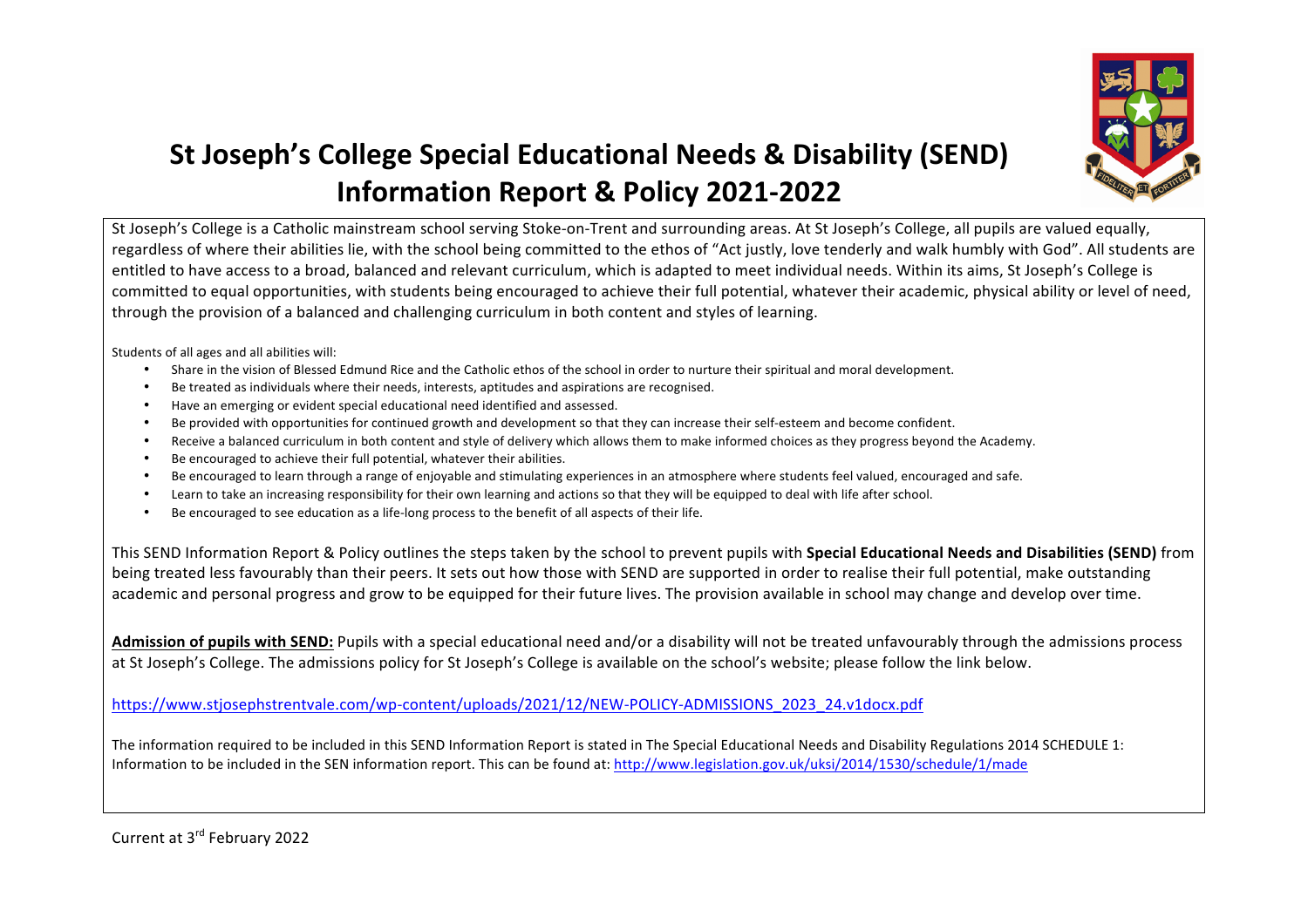| Regulation                                              | Question                           | St Joseph's College response                                                                        |
|---------------------------------------------------------|------------------------------------|-----------------------------------------------------------------------------------------------------|
| The kinds of Special                                    | What kinds of                      | Children are identified as having SEND when they have a significantly greater difficulty in         |
| Educational Needs and/or                                | SEND does the                      | learning than the majority of children the same age or have a disability which prevents or          |
| Disability (SEND) for which                             | school provide                     | hinders them from making use of education facilities of a kind generally provided for children of   |
| provision is made at the                                | for?                               | the same age. (SEND Regulations 2014).                                                              |
| school.                                                 |                                    |                                                                                                     |
|                                                         |                                    | Students at St Joseph's College have a range of difficulties including: Communication and           |
|                                                         |                                    | Interaction; Cognition and Learning; Social, Emotional and Mental Health difficulties; Sensory or   |
|                                                         |                                    | Physical difficulties.                                                                              |
|                                                         |                                    |                                                                                                     |
|                                                         |                                    | The school has regard to the Equality Act 2010 and the SEND code of practice 2014 when making       |
|                                                         |                                    | adjustments to support those with SEN. Students with a special education need and/or disability     |
|                                                         |                                    | will not be treated unfavourable as a result of this.                                               |
|                                                         |                                    |                                                                                                     |
|                                                         |                                    |                                                                                                     |
|                                                         |                                    | The school has regard to the Stoke Local Authority's graduated approach document in                 |
|                                                         |                                    | identifying and making provision for those with SEND.                                               |
| Information, in relation to<br>mainstream schools about | How do you know                    | When your child first joins St Joseph's College, we use information from a range of sources to      |
| the school's policies for                               | if a pupil needs<br>extra help and | help identify SEND and other needs. These include information from: parents and their               |
| the identification and                                  | what should I do                   | child/carers; primary school teachers; end of key stage 2 data; base line testing; subject          |
| assessment of pupils with                               | if I think my child                | teachers; specialist colleagues and external agencies. Each child's needs are assessed on an        |
| SEND.                                                   | has SEND?                          | individual basis, involving the appropriate agencies, pupil and parents to establish what           |
|                                                         |                                    | adjustments are required to meet their needs. The school makes reasonable adjustments based         |
|                                                         |                                    | on the needs of individuals to promote inclusion, access and participation in all aspects of school |
|                                                         |                                    | life (see the school's accessibility plan).                                                         |
|                                                         |                                    |                                                                                                     |
|                                                         |                                    | Our class teachers, Heads of Department, Heads of Year and line managers, closely monitor the       |
|                                                         |                                    | progress and attainment of all students, including those who have or may have SEND. Regular         |
|                                                         |                                    | Monitoring and Evaluation meetings take place for each year group, looking at the progress of       |
|                                                         |                                    | groups of students, including those with SEND. This process involves members of the school          |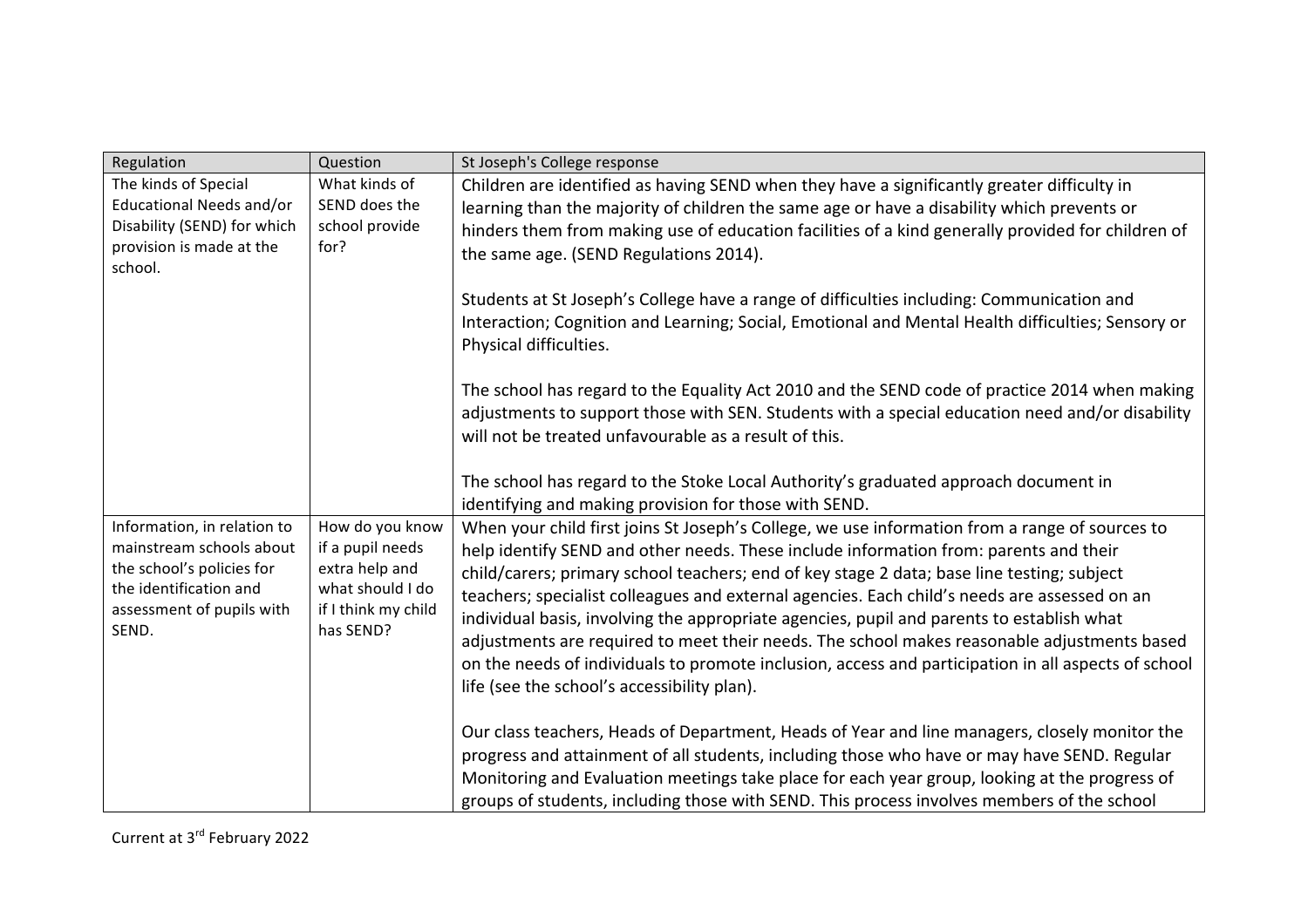|  | leadership team and the head teacher. The continuous monitoring of students during their time<br>at St Joseph's College will further help to identify pupils with a special educational need. This<br>identification may come from tutors, subject teachers, support colleagues, Heads of Year,<br>outside agencies, parents/carers or the pupils themselves.                                                                                                                                                                                                                                                                    |
|--|----------------------------------------------------------------------------------------------------------------------------------------------------------------------------------------------------------------------------------------------------------------------------------------------------------------------------------------------------------------------------------------------------------------------------------------------------------------------------------------------------------------------------------------------------------------------------------------------------------------------------------|
|  | All pupils access a broad and balanced curriculum with enrichment opportunities built in. These<br>are available to all students regardless of their ability. The school will make reasonable<br>adjustments and engage in anticipatory planning and risk assessment in order to make<br>opportunities available to all students, including those with SEND. Staff have high expectations<br>of all students and plan lessons that have a supported level of challenge. Where students are<br>finding it difficult to access lessons, despite support and adjustments made by the class teacher,                                 |
|  | further assessment may be required. This may lead to additional support being put in place.<br>Assessment is arranged, depending on the difficulties shown. Some assessment may be<br>conducted internally by school staff or it may be necessary to involve external agencies such as<br>Educational Psychology. Where this is required, parental permission is gained. We follow a<br>graduated approach to identifying, assessing and meeting needs, using the 'Assess, Plan, Do,<br>Review' model. The school has its own specialist assessor and a range of assessment tools to<br>draw upon in the identification of need. |
|  | The school establishes a SEND list which is shared with all staff. Students at 'School Support' or<br>those with an EHC Plan will have a Pupil Profile drawn up. These are shared documents and are<br>drawn up in consultation with the pupil and their parent. Staff use the information on the profile<br>to inform their lesson planning, teaching and student learning activities to make sure that they<br>are fully included in all aspects of school life.                                                                                                                                                               |
|  | Some pupils require a targeted intervention. These are planned on a provision map and<br>interventions are delivered by Learning Support Practitioners. Interventions may include small<br>group or individual work.                                                                                                                                                                                                                                                                                                                                                                                                             |
|  |                                                                                                                                                                                                                                                                                                                                                                                                                                                                                                                                                                                                                                  |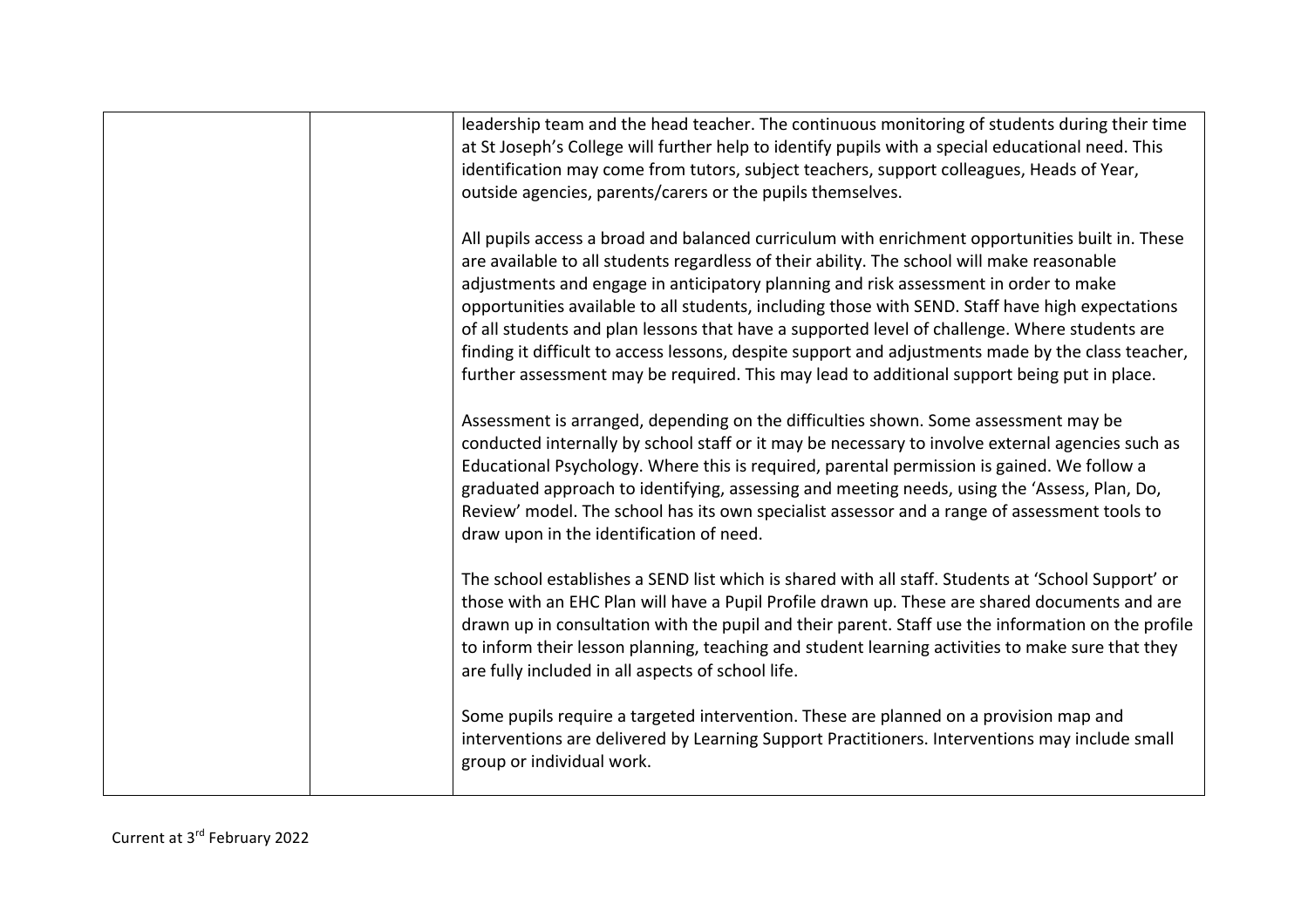|                                                                                                                                                                                       |                                                                                                                          | If you think your child might have a SEND, you could contact their form tutor, their Head of Year<br>or the school SENDCo- Mrs Pearson.                                                                                                                                                                                                                                                                                                                                                                                                                                                                                                                                                                                                        |
|---------------------------------------------------------------------------------------------------------------------------------------------------------------------------------------|--------------------------------------------------------------------------------------------------------------------------|------------------------------------------------------------------------------------------------------------------------------------------------------------------------------------------------------------------------------------------------------------------------------------------------------------------------------------------------------------------------------------------------------------------------------------------------------------------------------------------------------------------------------------------------------------------------------------------------------------------------------------------------------------------------------------------------------------------------------------------------|
| How the school evaluates<br>the effectiveness of its<br>provision for such pupils<br>The school's arrangements<br>for assessing and<br>reviewing the progress of<br>pupils with SEND. | How will both you<br>and I know how<br>my child is doing<br>and how will you<br>help me to<br>support their<br>learning? | All students, including those with SEND, are assessed on a regular basis, in accordance with the<br>School's Assessment Policy. Teachers monitor progress and attainment throughout the year; this<br>is communicated to parents/carers by progress reviews twice yearly for years 7, 8, 9 and 10 and<br>three times yearly for years 11, 12 and 13. On receipt of a report, parents are invited to contact<br>the school if they wish to discuss it.<br>There are formal opportunities for parents to consult with staff about their child's progress                                                                                                                                                                                         |
|                                                                                                                                                                                       |                                                                                                                          | during the year. Year 7 and 8 have a parents' evening once per year; the other year groups have<br>two parents' evenings per year. Other meetings with parents/carers to discuss their child's<br>progress take place and are arranged on an individual basis. SEND review meetings are arranged<br>for those pupils at School Support and for those with an EHC Plan with additional telephone<br>/email contact as required. The form tutor and a member of the learning support team are<br>available at the SEND face to face meetings to discuss how pupils with SEND are progressing. A<br>yearly SEND drop in event also provides an opportunity for parents to discuss their child's<br>progress with a member of the SEND department. |
|                                                                                                                                                                                       |                                                                                                                          | The school quality assures the effectiveness of teaching and learning for all students, including<br>those with SEND. This is done through methods such as lesson observations; learning walks and<br>book trawls. The outcomes of these evaluations are used to create and implement development<br>plans for all aspects of school life.                                                                                                                                                                                                                                                                                                                                                                                                     |
|                                                                                                                                                                                       |                                                                                                                          | Progress and attainment data for students with SEN is routinely scrutinised by the SENDCo. This<br>data informs decisions made about any intervention or support required.                                                                                                                                                                                                                                                                                                                                                                                                                                                                                                                                                                     |
|                                                                                                                                                                                       |                                                                                                                          | Pupil Profiles for SEND pupils at School Support or those with an EHC Plan are written involving<br>the pupil and parents. They are shared with teaching and support staff as required.                                                                                                                                                                                                                                                                                                                                                                                                                                                                                                                                                        |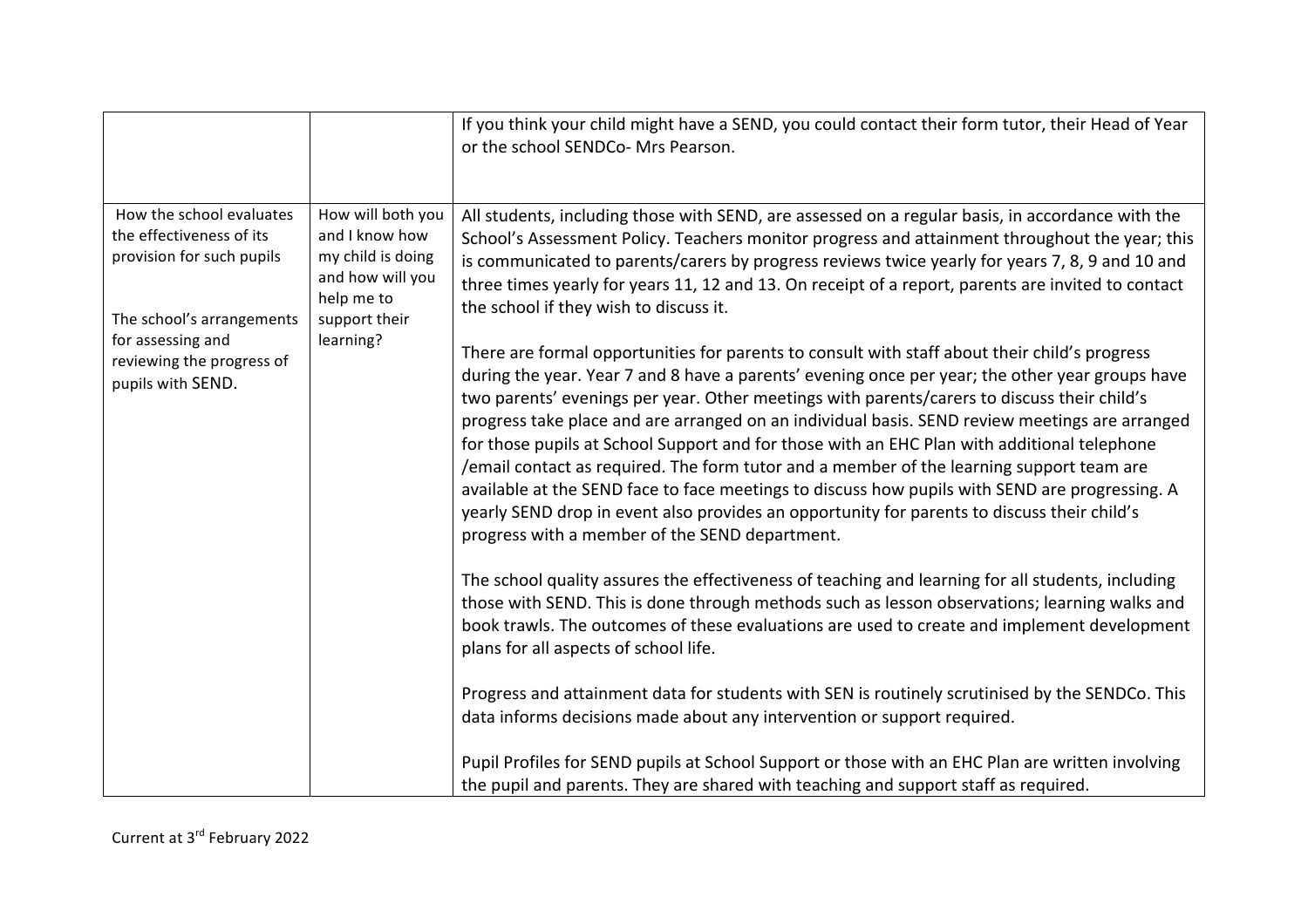|                                                        |                                                              | We welcome the involvement of parents/carers and want to keep you up to date and involved<br>with your child's progress. We do this through: parents' evenings; notes in planners; email;<br>telephone calls; appointments made with Heads of Year; Annual Reviews and the SEND review<br>meetings.<br>The school provides information for parents through: newsletters; information on the website;<br>information days; Parents' Evenings and letters home.<br>All students with an Education Health Care Plan have an Annual Review.                                                                                                                                                                                                                                                                                                                                                                                                                                                                                                                                                                                                                                                                                                                                                                                                                                                                                                                                                                                                                                                                                         |
|--------------------------------------------------------|--------------------------------------------------------------|---------------------------------------------------------------------------------------------------------------------------------------------------------------------------------------------------------------------------------------------------------------------------------------------------------------------------------------------------------------------------------------------------------------------------------------------------------------------------------------------------------------------------------------------------------------------------------------------------------------------------------------------------------------------------------------------------------------------------------------------------------------------------------------------------------------------------------------------------------------------------------------------------------------------------------------------------------------------------------------------------------------------------------------------------------------------------------------------------------------------------------------------------------------------------------------------------------------------------------------------------------------------------------------------------------------------------------------------------------------------------------------------------------------------------------------------------------------------------------------------------------------------------------------------------------------------------------------------------------------------------------|
| The school's approach to<br>teaching pupils with SEND. | How will the<br>setting support<br>my child/young<br>person? | The school supports children/young people with SEND in various ways.<br>Our teachers have high expectations of all students, including those with SEND. Adjustments to<br>lessons are made as part of Quality First Teaching where various strategies are employed to<br>support students in the classroom whether their needs relate to learning, physical, sensory or<br>communication. CPD has been delivered on Adaptive Teaching for SEND students, using research<br>to inform practice. All teachers and support staff are told about your child's individual needs and<br>will adapt their approaches in lessons to meet these requirements. Adaptations relate to the<br>physical environment, information and curriculum, as required, in response to meeting<br>individual needs. Some students require specialist equipment and/or support to meet their<br>needs. Parents and pupils are encouraged to discuss support needs with the SENDCo.<br>Interventions: these are targeted towards pupils who have been identified as requiring support<br>at School Support or because they have an EHC Plan. The SENDCo organises this support and it is<br>usually delivered by LSPs employed by the school.<br>Other interventions/booster sessions, offered by subject teachers, may be available throughout<br>the year. These are not necessarily aimed at pupils with SEND but may include them, if required.<br>Where required, support and advice is sought from external agencies. This might be the school<br>counsellor, educational psychologist or a health or care professional, for instance. Appropriate |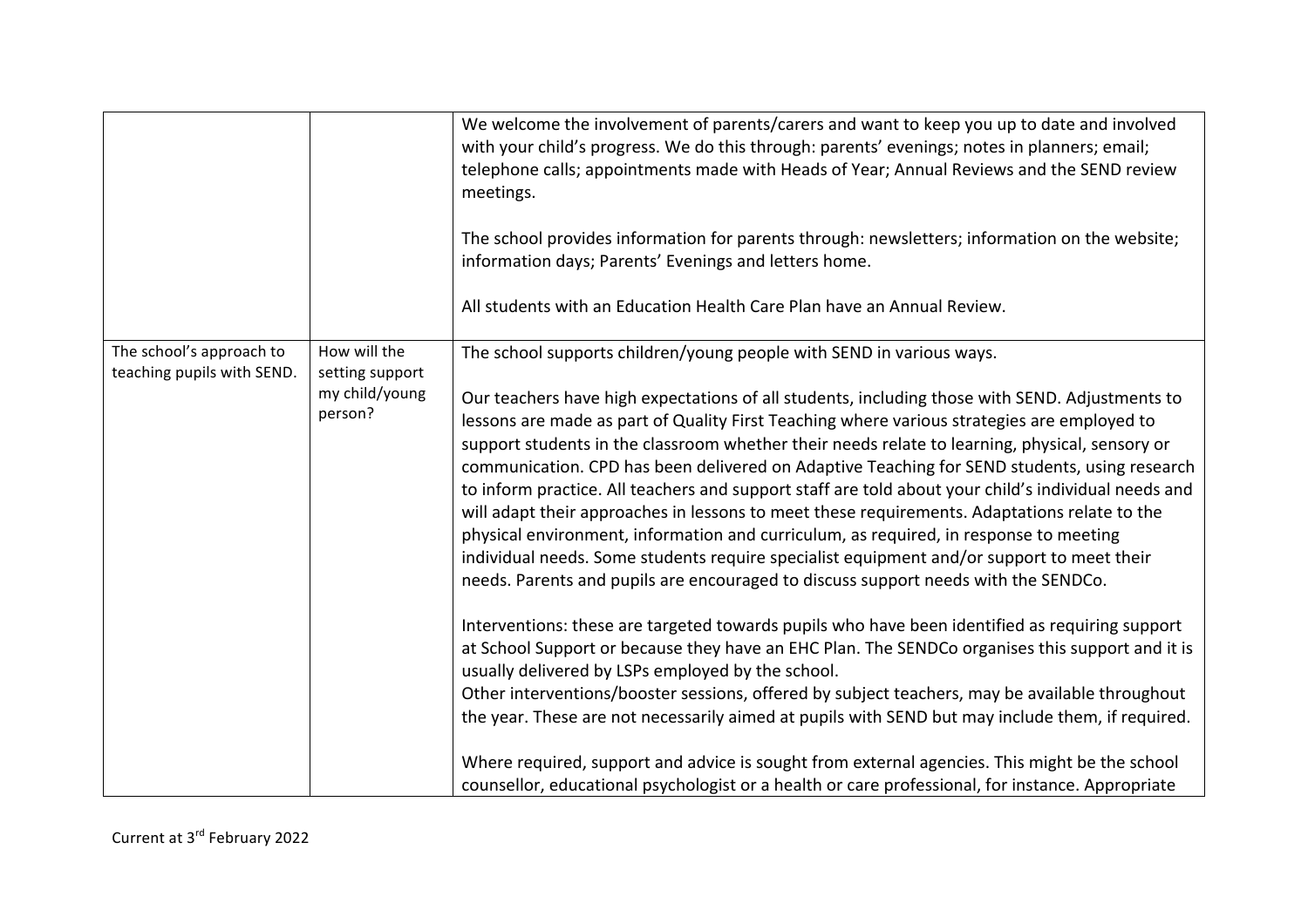|                                                                                   | permissions are gained from you if we involve any external agencies.                                                                                                                                                                                                                                                                                                                                                                                                                                                                                                                                                                                                                                                                                                                                                                                                                                                                                                                                                                              |
|-----------------------------------------------------------------------------------|---------------------------------------------------------------------------------------------------------------------------------------------------------------------------------------------------------------------------------------------------------------------------------------------------------------------------------------------------------------------------------------------------------------------------------------------------------------------------------------------------------------------------------------------------------------------------------------------------------------------------------------------------------------------------------------------------------------------------------------------------------------------------------------------------------------------------------------------------------------------------------------------------------------------------------------------------------------------------------------------------------------------------------------------------|
|                                                                                   | When your child is approaching the start of Key Stage 4, if we think it is needed and there is<br>evidence to support it from within the exam centre (the school), we will assess and apply for<br>exam Access Arrangements according to the Joint Council for Qualifications exam regulations.<br>Access Arrangements are for those pupils with a Special Educational Needs and/or Disability and<br>are only allowed if there is a history of need and where the arrangement has been their normal<br>way of working in the centre. We are unable to base a request for access arrangements solely on<br>privately commissioned reports or because parents or pupils feel they might be needed. Careful<br>consideration of any request for arrangements is required so that candidates are not put at an<br>unfair advantage or disadvantage when compared to their peers. The school has a specialist<br>assessor and it is through their involvement after consultation with subject teachers, that<br>decisions will be made by the SENDCo. |
| How accessible<br>is the school<br>environment for<br>those with a<br>disability? | Access to the Physical Environment:<br>Our school is a very old building and we do our best to make it welcoming. Facilities have been<br>adjusted in order to help SEND students to access the physical environment, including lifts on<br>the main site, Fideliter, Fortiter and Olsen buildings-giving access to the upper floors. Disabled<br>toilets and disabled parking spaces and ramps allow access to the building, facilities and events.<br>In addition, consideration is given to the way in which the timetable is formed for students,<br>where a certain room or location on the site is felt to be required.<br>Reasonable adjustments to the environment for individual students are made in consultation<br>with the pupil, their parents/carers and any other appropriate professionals. Risk assessments<br>are carried out for those who have physical disabilities to ensure that they can move safely<br>around the building and site.                                                                                    |
|                                                                                   | The school offers assisted evacuation in emergency situations. Personal emergency evacuation<br>plans are created where necessary for individuals.<br>Where off-site activities are being offered, anticipatory planning takes place to ensure that<br>pupils with SEND can be included. This includes residential trips at home and abroad. The school                                                                                                                                                                                                                                                                                                                                                                                                                                                                                                                                                                                                                                                                                           |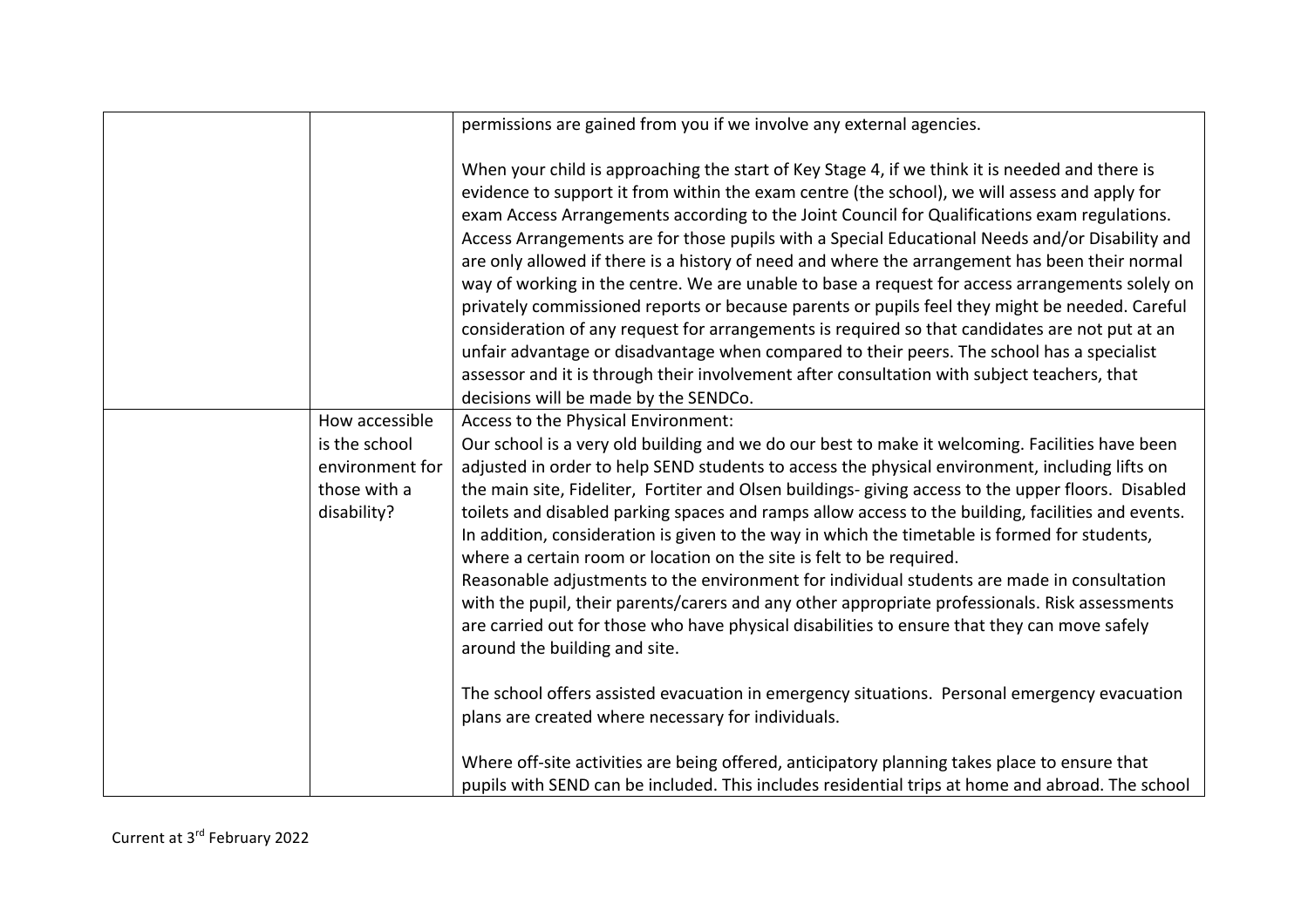|                                                                                              |                                                                          | makes reasonable adjustments to foster participation and access and to ensure that students<br>with SEND are not placed at a disadvantage when compared to their peers.                                                                                                                                                                                                                                                                                                                                  |
|----------------------------------------------------------------------------------------------|--------------------------------------------------------------------------|----------------------------------------------------------------------------------------------------------------------------------------------------------------------------------------------------------------------------------------------------------------------------------------------------------------------------------------------------------------------------------------------------------------------------------------------------------------------------------------------------------|
|                                                                                              |                                                                          | Access to the Curriculum:<br>Teachers and support staff make adjustments to the curriculum to ensure that all students can<br>access it. Adjustments might include: supporting reading; encouraging the use of alternative<br>ways of recording information; the use of ICT; adapting language in the classroom.<br>Other adjustments might include exam access arrangements (see previous section). Training on<br>adaptive teaching has been delivered using evidence based approaches to inform this. |
|                                                                                              |                                                                          | <b>Access to Resources:</b><br>Some pupils benefit from certain resources, which may be reasonably provided by the school, in<br>order to access the curriculum such as IT equipment and other specialist equipment such as<br>coloured overlays to support those with visual stress. Decisions about resources required by<br>pupils to support their access to the curriculum will be made on an individual basis and involves<br>discussions with the pupil/parents and other relevant professionals. |
|                                                                                              |                                                                          | Access to Information:<br>Adaptations to teaching are made to increase access and participation in lessons- as part of high<br>quality teaching.<br>Should information sent out by the school be required in another format, requests can be made<br>to the school to provide this.                                                                                                                                                                                                                      |
|                                                                                              |                                                                          | An Equalities & Accessibility Plan 2017 is in place and available upon request.                                                                                                                                                                                                                                                                                                                                                                                                                          |
| How the school adapts the<br>curriculum and learning<br>environment for pupils<br>with SEND. | How will<br>teaching<br>approaches be<br>matched to my<br>child's needs? | The school has high expectations of all students, including those with SEND. The school<br>endeavours to provide an inclusive and challenging curriculum- with breadth and balance- which<br>will support the development of the whole child and help them to achieve the best possible<br>outcomes in life.                                                                                                                                                                                             |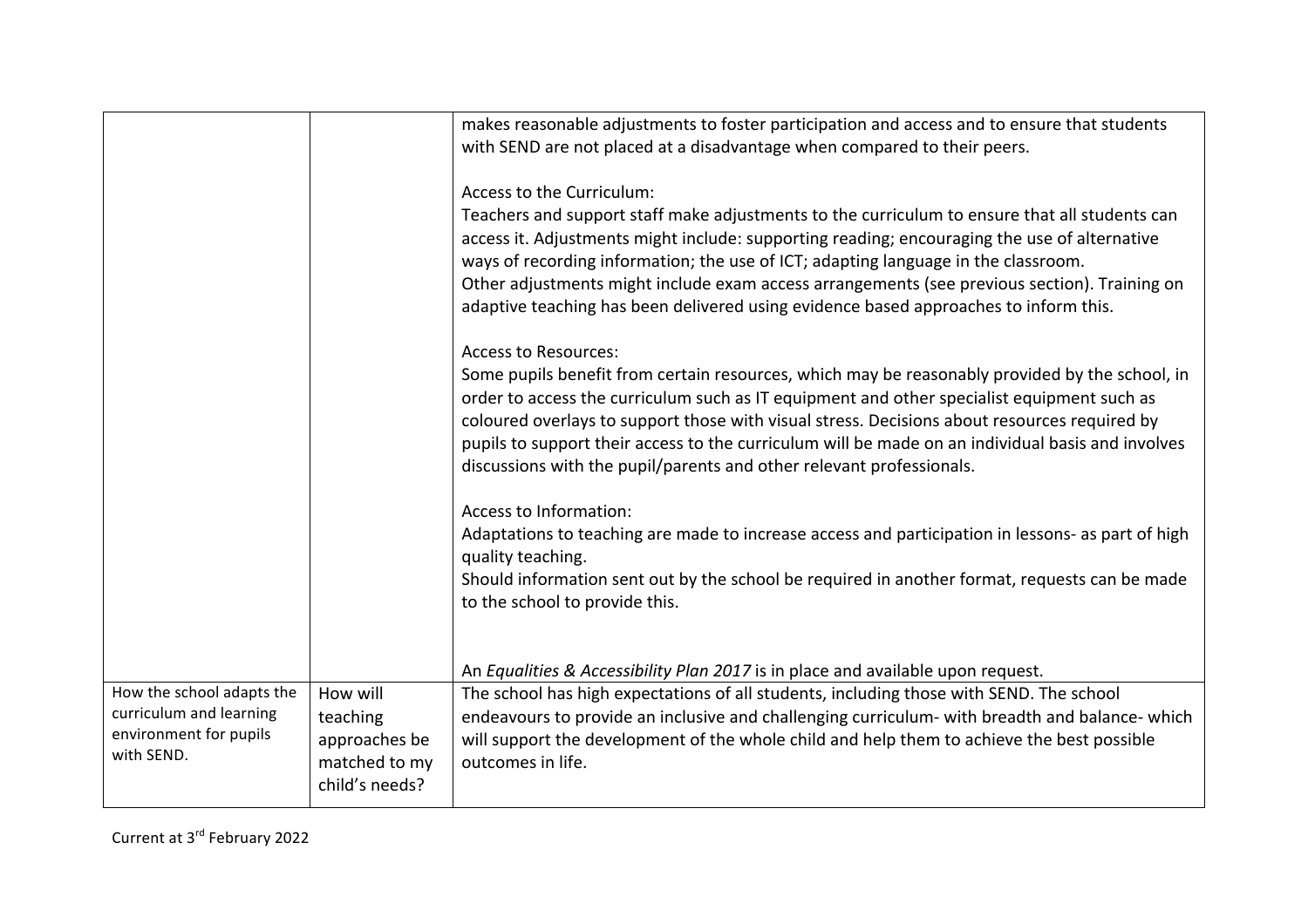| additional support is put in place.<br>Teachers follow programmes of continual professional development to ensure that their<br>approaches in the classroom are informed by research in education. The SENDCo contributes to<br>this CPD and routinely advises school staff on the approaches required to meet individual needs<br>whatever those needs might relate to.                                                                                                                                                                                                                                                                                                                                                                                                                                                                                                                                                                                                                                                                                                                                                                                                                                                                                                                                                                    |
|---------------------------------------------------------------------------------------------------------------------------------------------------------------------------------------------------------------------------------------------------------------------------------------------------------------------------------------------------------------------------------------------------------------------------------------------------------------------------------------------------------------------------------------------------------------------------------------------------------------------------------------------------------------------------------------------------------------------------------------------------------------------------------------------------------------------------------------------------------------------------------------------------------------------------------------------------------------------------------------------------------------------------------------------------------------------------------------------------------------------------------------------------------------------------------------------------------------------------------------------------------------------------------------------------------------------------------------------|
| How are the<br>Teachers deliver lessons to take into account pupils' individual needs as part of a quality first<br>school's<br>approach. They also have access to additional information and guidance provided by the SEND<br>department on how to include pupils with SEND in their lessons.<br>resources<br>allocated and<br>matched to<br>We have four learning support practitioners (LSPs) who work directly with students with SEND.<br>children's<br>The school also has two learning mentors in the main school and one in each of the sixth form<br>years to support students in a wide range of ways. The school's Inclusion Manager directs the<br>work of the KS4 learning mentors and co-ordinates some of the outside agency provision<br>accessed by the school, including the school counsellors. The SENDCo coordinates the support<br>for those pupils on the SEND list.<br>Resources are allocated based on identification of need. Provision is made for students with an<br>EHCP as outlined in their plan. LSPs are allocated to lessons, where resources allow, to support<br>other students with an identified SEND- at school support. Teachers liaise closely with LSPs to<br>ensure maximum effectiveness.<br>LSPs deliver intervention sessions for identified students, again based on need. These are mostly |
|                                                                                                                                                                                                                                                                                                                                                                                                                                                                                                                                                                                                                                                                                                                                                                                                                                                                                                                                                                                                                                                                                                                                                                                                                                                                                                                                             |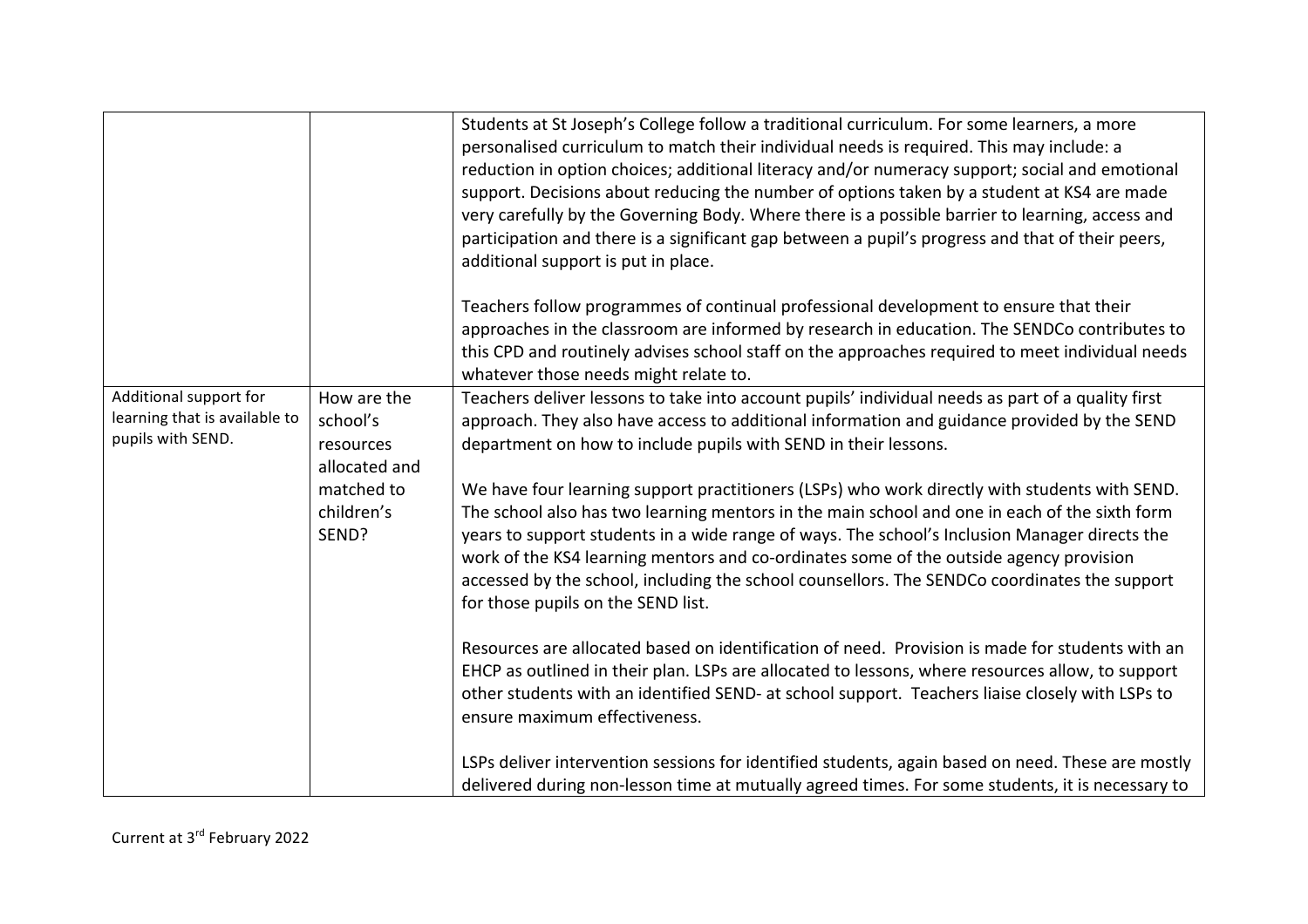|                                                                                                                                                             |                                                                                                         | identify time from within the school day in order to work with them e.g. registration time.<br>Interventions may take the form of a published programme or a bespoke way of working linked<br>to areas of the curriculum. Details of the support your child is receiving are sent to you in the<br>form of a letter.<br>Annual reviews for those students with an EHCP take place and involve the student,<br>parents/carers, subject staff and any other professionals required; they evaluate the progress<br>that a student has made towards the outcomes of their EHCP over the course of an academic<br>year or identified period of time.<br>Some students require additional equipment/resources to support them in accessing education.<br>Where possible and reasonable, the school will use its resources to buy equipment; text books;<br>intervention tools; additional assessment from outside agencies. Decisions made about<br>resources are based on individual need or in response to patterns of need e.g. pupils requiring<br>resources to support literacy or their social emotional mental health. |
|-------------------------------------------------------------------------------------------------------------------------------------------------------------|---------------------------------------------------------------------------------------------------------|-------------------------------------------------------------------------------------------------------------------------------------------------------------------------------------------------------------------------------------------------------------------------------------------------------------------------------------------------------------------------------------------------------------------------------------------------------------------------------------------------------------------------------------------------------------------------------------------------------------------------------------------------------------------------------------------------------------------------------------------------------------------------------------------------------------------------------------------------------------------------------------------------------------------------------------------------------------------------------------------------------------------------------------------------------------------------------------------------------------------------|
|                                                                                                                                                             |                                                                                                         | See also: Access to Resources                                                                                                                                                                                                                                                                                                                                                                                                                                                                                                                                                                                                                                                                                                                                                                                                                                                                                                                                                                                                                                                                                           |
| How the school enables<br>pupils with SEND to<br>engage in the activities of<br>the school (including<br>physical activities)<br>together with children who | What social,<br>before and after<br>school, and<br>other activities<br>are available for<br>pupils with | A wide range of academic and extended school clubs are available at St Joseph's College. They<br>are open to all students, regardless of ability or need. Details of extended school activities are<br>published routinely on the school's website. The school makes best endeavours to support the<br>inclusion of pupils with SEND in activities outside the school day on an individual basis.<br>Pupils with SEND are fully encouraged and supported in taking part in extra-curricular activities.                                                                                                                                                                                                                                                                                                                                                                                                                                                                                                                                                                                                                 |
| do not have SEND                                                                                                                                            | SEND?                                                                                                   | Adjustments to activities are made to ensure that participation occurs and is matched to the<br>individual's abilities. Risk assessment and anticipatory planning form part of this and we                                                                                                                                                                                                                                                                                                                                                                                                                                                                                                                                                                                                                                                                                                                                                                                                                                                                                                                              |
|                                                                                                                                                             | How can my<br>child and I find                                                                          | encourage parents to discuss their child's needs with us.                                                                                                                                                                                                                                                                                                                                                                                                                                                                                                                                                                                                                                                                                                                                                                                                                                                                                                                                                                                                                                                               |
|                                                                                                                                                             | out about these<br>activities?                                                                          | The school runs a supervised study club after school until 6:00pm; this is available to all students<br>to attend (cost attached).                                                                                                                                                                                                                                                                                                                                                                                                                                                                                                                                                                                                                                                                                                                                                                                                                                                                                                                                                                                      |
|                                                                                                                                                             | How will my<br>child be                                                                                 | The school runs a summer school scheme which is made available to those about to transfer to<br>the college from primary school. This is something which may benefit those with additional                                                                                                                                                                                                                                                                                                                                                                                                                                                                                                                                                                                                                                                                                                                                                                                                                                                                                                                              |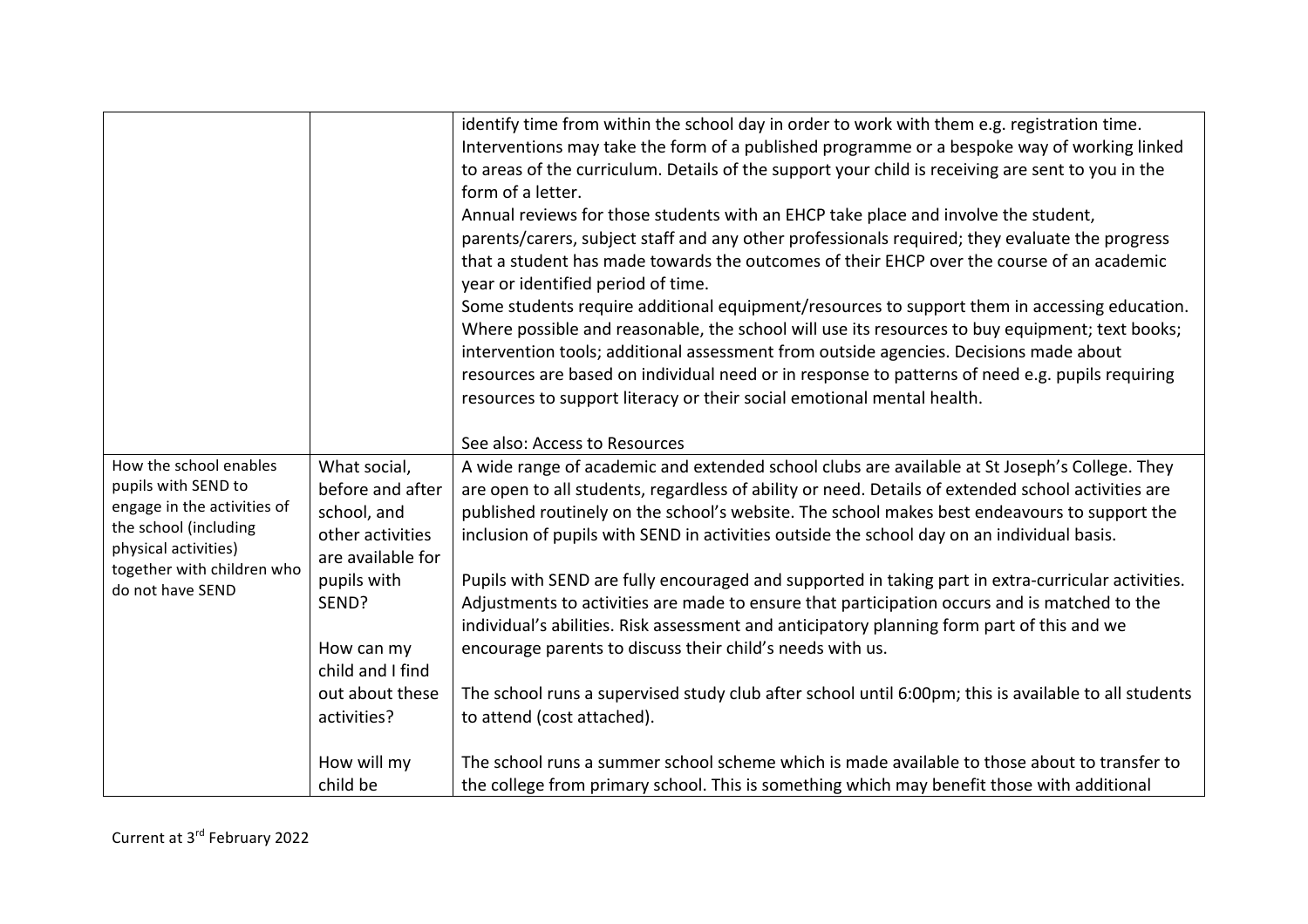|                                                                                                                      | included in<br>activities                                                  | needs as it helps to ease the transition to secondary school (cost attached).                                                                                                                                                                                                                                                                                                                                                                                                                              |
|----------------------------------------------------------------------------------------------------------------------|----------------------------------------------------------------------------|------------------------------------------------------------------------------------------------------------------------------------------------------------------------------------------------------------------------------------------------------------------------------------------------------------------------------------------------------------------------------------------------------------------------------------------------------------------------------------------------------------|
|                                                                                                                      | outside the<br>classroom,<br>including school<br>trips?                    | All children in the school are encouraged to take part in extra activities at break time, lunchtime<br>and after school. Pupils with additional needs may have suitable activities signposted to them<br>based on what they might be interested in and how this might help to support them in<br>developing skills outside of those addressed in the curriculum.                                                                                                                                           |
|                                                                                                                      |                                                                            | Day and residential trips are open to all children. Your child's specific needs will be discussed if<br>they wish to join such a trip so that appropriate planning, including risk assessments and<br>consideration of staff pupil ratios, can be established. It is important that anticipatory action is<br>taken in advance of trips so that pupils are able to access them alongside their peers. Parents are<br>encouraged to contact the school to discuss their child's individual needs for trips. |
|                                                                                                                      |                                                                            | Parents of all pupils and pupils themselves- including those with SEND- are informed/reminded<br>of trips through: assemblies; letters sent home; the school twitter account; parent mail. Parents<br>are encouraged to call the school to discuss any individual needs their child has to allow planning<br>for inclusion to take place.                                                                                                                                                                  |
|                                                                                                                      |                                                                            | Not all enrichment opportunities happen outside of the school day. Pupils experience a range of<br>activities such as careers events; watching performances by visiting theatre groups; experiencing<br>in-school music and drama showcases performed by peers and fun activities such as sponsored<br>Zumba and the yearly sponsored walk. All pupils, including those with SEND, take part in such<br>events and where adjustments are required to foster participation, these are made.                 |
| Support that is available<br>for improving the social,<br>emotional, mental health<br>(SEMH) of pupils with<br>SEND. | What support<br>will there be for<br>my child's<br>overall well-<br>being? | St Joseph's College seeks to develop the whole person in a well ordered community where<br>everyone is valued and respected.<br>At St Joseph's College, we pride ourselves on our excellent pastoral care. We provide a high<br>level of student support and guidance.                                                                                                                                                                                                                                     |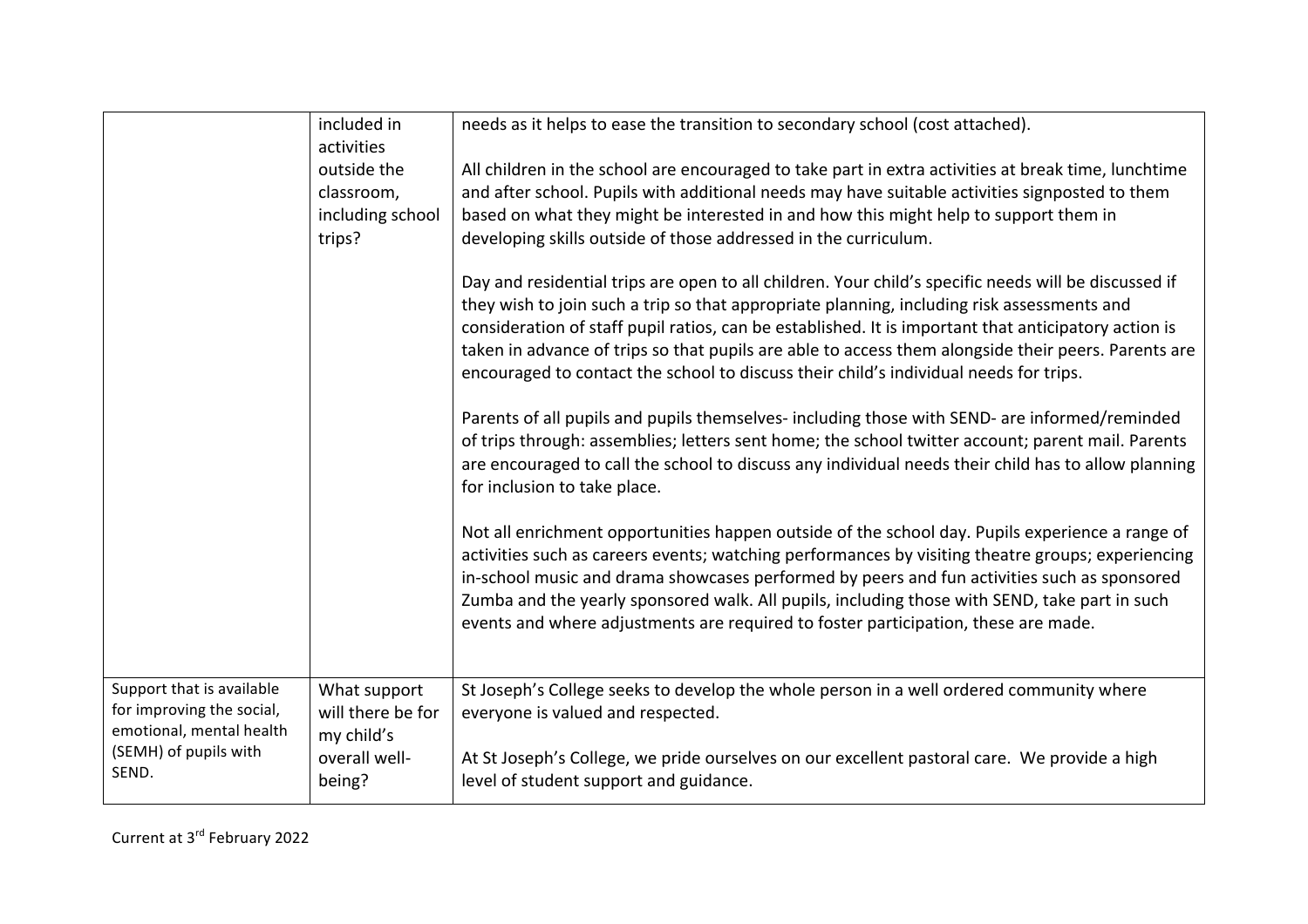|                                                                                                   |                                                                       | As part of the support available for your child's overall well-being, the first port of call will be<br>their form tutor. Each year group has a head of year who will oversee and further support your<br>child. These levels of support create a strong relationship with staff throughout each key stage.<br>There are additional members of staff who are able to provide pastoral support, these include:<br>Inclusion Manager, Learning Mentors, School Counsellor, Safeguarding Leads (Mrs Slattery and<br>Mrs Machin). We also have excellent relationships with a number of external agencies for<br>example: CAMHS, Changes, IFIS, Educational Psychology Service, LA Inclusion Services.<br>The school has a mental health lead: Mrs Machin who works alongside pastoral and teaching<br>staff to help promote the well-being of pupils on a day to day basis. Mrs Machin has a strategic<br>role in developing the school's mental health strategy which sets out a graduated response to<br>meeting needs relating to SEMH. Mrs Machin and the SENDCo closely collaborate on the<br>graduated response to meeting SEMH for those pupils whose difficulties are significant and<br>persistent. If you are concerned about your child's well-being, you can contact your child's form<br>tutor; the head of Year; the SENDCo; the Inclusion Manager; Mrs Gilding (Pastoral Lead KS3) or<br>the Deputy Head Teacher: Mrs Slattery.<br>The school employs a teacher to deliver relationships and sex education (RSE) and health<br>education as set out in the statutory guidance. Another member of teaching staff is also involved<br>in delivering this part of the curriculum. These lessons are delivered on a rolling programme and<br>cover a range of topics relating to the well-being of pupils.<br>A range of activities take place in school throughout the year to raise awareness and promote |
|---------------------------------------------------------------------------------------------------|-----------------------------------------------------------------------|---------------------------------------------------------------------------------------------------------------------------------------------------------------------------------------------------------------------------------------------------------------------------------------------------------------------------------------------------------------------------------------------------------------------------------------------------------------------------------------------------------------------------------------------------------------------------------------------------------------------------------------------------------------------------------------------------------------------------------------------------------------------------------------------------------------------------------------------------------------------------------------------------------------------------------------------------------------------------------------------------------------------------------------------------------------------------------------------------------------------------------------------------------------------------------------------------------------------------------------------------------------------------------------------------------------------------------------------------------------------------------------------------------------------------------------------------------------------------------------------------------------------------------------------------------------------------------------------------------------------------------------------------------------------------------------------------------------------------------------------------------------------------------------------------------------------------------------------------------------------------------------------------------------------|
|                                                                                                   |                                                                       | the well-being of all members of the school community; these range from 'Hello Yellow' days to<br>Bake-Off competitions.                                                                                                                                                                                                                                                                                                                                                                                                                                                                                                                                                                                                                                                                                                                                                                                                                                                                                                                                                                                                                                                                                                                                                                                                                                                                                                                                                                                                                                                                                                                                                                                                                                                                                                                                                                                            |
| In relation to mainstream<br>schools, the name and<br>contact details of the SEND<br>co-ordinator | Who should I<br>contact if I want<br>to find out more<br>about how St | The school SENDCO is Mrs A J Pearson.<br>The Deputy Headteacher responsible for SEND is Mrs C Slattery.                                                                                                                                                                                                                                                                                                                                                                                                                                                                                                                                                                                                                                                                                                                                                                                                                                                                                                                                                                                                                                                                                                                                                                                                                                                                                                                                                                                                                                                                                                                                                                                                                                                                                                                                                                                                             |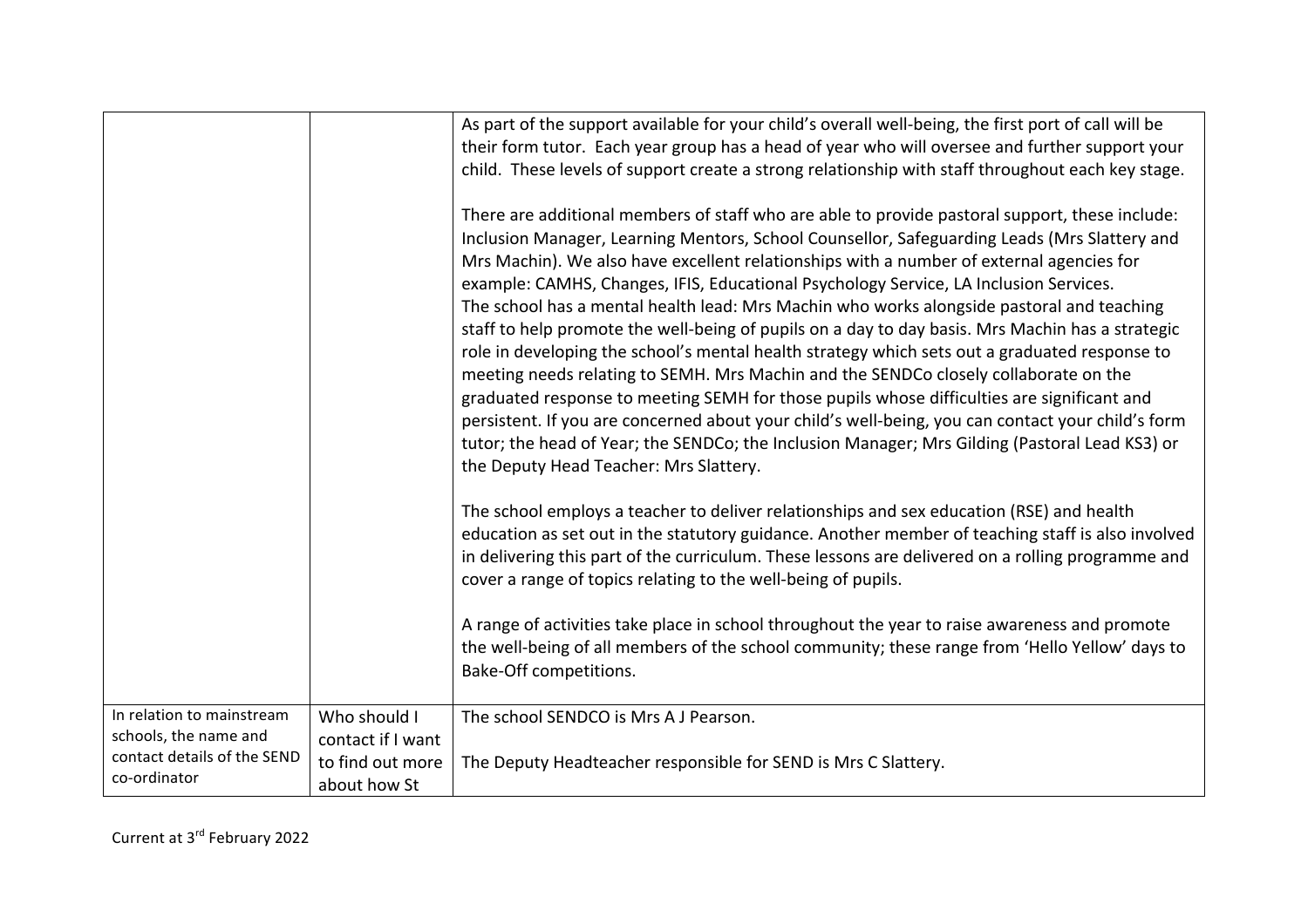|                                                                                                                                                                               | Joseph's College<br>supports pupils<br>with SEND?                                                                | You can contact these members of staff through the school email: sicollege@stjosephsmail.com                                                                                                                                                                                                                                                                                                                                                                                                                                                                                                                                                                                                                                                                                                                                                                                                                                                                                                                                                                                                                                                                                                                                                                                                                                                                                                                                                                                                                                                                                                                                                          |
|-------------------------------------------------------------------------------------------------------------------------------------------------------------------------------|------------------------------------------------------------------------------------------------------------------|-------------------------------------------------------------------------------------------------------------------------------------------------------------------------------------------------------------------------------------------------------------------------------------------------------------------------------------------------------------------------------------------------------------------------------------------------------------------------------------------------------------------------------------------------------------------------------------------------------------------------------------------------------------------------------------------------------------------------------------------------------------------------------------------------------------------------------------------------------------------------------------------------------------------------------------------------------------------------------------------------------------------------------------------------------------------------------------------------------------------------------------------------------------------------------------------------------------------------------------------------------------------------------------------------------------------------------------------------------------------------------------------------------------------------------------------------------------------------------------------------------------------------------------------------------------------------------------------------------------------------------------------------------|
| Information about the<br>expertise and training of<br>staff in relation to children<br>and young people with<br>SEND and about how<br>specialist expertise will be<br>secured | What training<br>have the staff<br>supporting<br>children and<br>young people<br>with SEND had<br>or are having? | Teaching and support staff have received training and updates on the SEND Code of Practice and<br>in supporting vulnerable students and making adjustments as part of quality first teaching and<br>learning.<br>All staff have received training on Adaptive Teaching to meet the needs of those with SEND.<br>Research based CPD is being rolled out across all teachers and support staff focusing on the<br>Science of Learning and Assessment.<br>Specific training has been delivered to staff on supporting students with ASD. Workshops to<br>explore how to overcome barriers to learning for individual students have been held on a case<br>by case basis.<br>The Learning Support Department is made up of the SENCO and four Learning Support<br>Practitioners who are all highly qualified and experienced in meeting the needs of those with<br>SEND.<br>Other expertise includes:<br>Mrs Pearson (SENDCo) National SENCO Qualification for SENCOs; MA in Inclusive Education and<br>Special Educational Needs; Specialist Leader in Education (SEN); Mental Health First Aider.<br>Miss Barnett (LSP)- Post graduate specialist tutor and assessor qualification.<br>Whole staff/groups of staff training has included:<br>Core training from the Local Authority on meeting the needs of vulnerable students & quality<br>first teaching<br><b>Behaviour Support</b><br>Supporting students with ASD<br>Attachment<br>Adoption<br>Case studies for removing barriers to learning for pupils with Asperger Syndrome ; ASD; Mental<br><b>Health difficulties</b><br>Code of Practice & meeting needs for trainee teachers<br>$\bullet$ |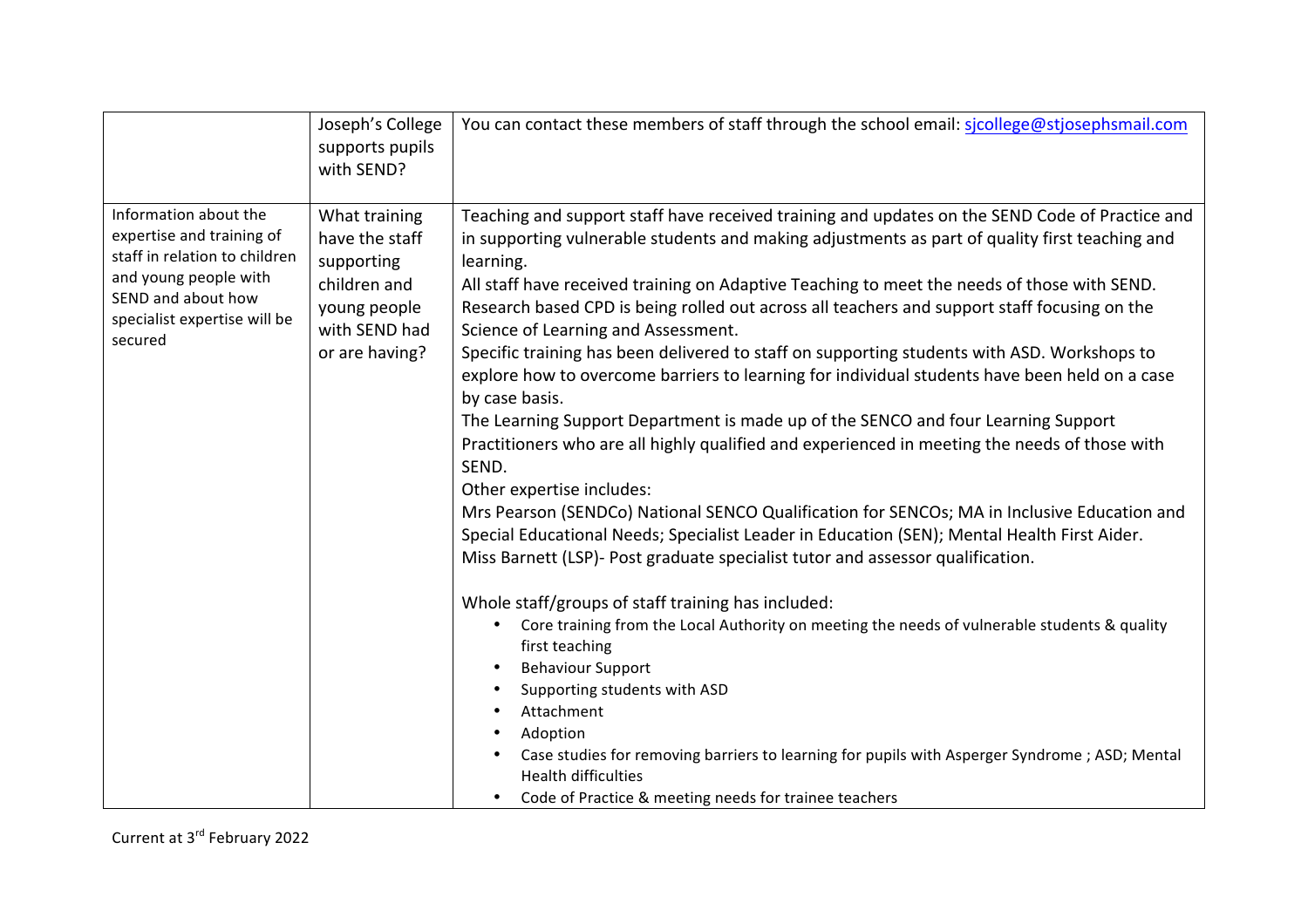|                                                                              |                                                 | Working with Additional Adults<br>$\bullet$<br>Memory awareness training<br>Defib training for a target group of staff                                                                                                                                                                                                                                                                                                            |
|------------------------------------------------------------------------------|-------------------------------------------------|-----------------------------------------------------------------------------------------------------------------------------------------------------------------------------------------------------------------------------------------------------------------------------------------------------------------------------------------------------------------------------------------------------------------------------------|
|                                                                              |                                                 | LSP training has included:                                                                                                                                                                                                                                                                                                                                                                                                        |
|                                                                              |                                                 | Inference training<br>٠<br>Precision teaching<br>$\bullet$<br>Social Stories & Comic Strip Conversations<br>$\bullet$<br>Access arrangements<br>$\bullet$<br><b>Better Reading Partnership</b><br>$\bullet$<br>Supporting students with ASD<br>$\bullet$<br>Mental Health awareness/first aid training<br>$\bullet$<br>Dyslexia (we have our own dyslexia tutor/assessor)<br>$\bullet$<br>OT input to support Physical Disability |
|                                                                              |                                                 | The SENDCo makes use of external sources of information such as the Local Authority Inclusion<br>Service, Educational Psychology and the SEND Gateway Community of Practice. These sources<br>provide updates regarding current SEND policy and practice at a local and government level.                                                                                                                                         |
|                                                                              |                                                 | Staff who are new to the school follow an induction programme which includes training and<br>information on SEN. Trainee teachers receive SEND and inclusion training, delivered by<br>experienced professionals within the school, as part of their teacher training.                                                                                                                                                            |
|                                                                              |                                                 | Additional training can be sought from specialist organisations from within the Local Authority as<br>well as Health and Social Care Services.                                                                                                                                                                                                                                                                                    |
| Information about how<br>equipment and facilities to<br>support children and | What happens if<br>my child needs<br>specialist | We have access to a range of services including the Visual and Hearing Impaired Team and<br>Disability Team. These services are contacted when necessary, according to your child's needs.                                                                                                                                                                                                                                        |
| young people with SEND<br>will be secured                                    | equipment or                                    | Some equipment is purchased by the school where the costs are reasonable.                                                                                                                                                                                                                                                                                                                                                         |

Current at 3<sup>rd</sup> February 2022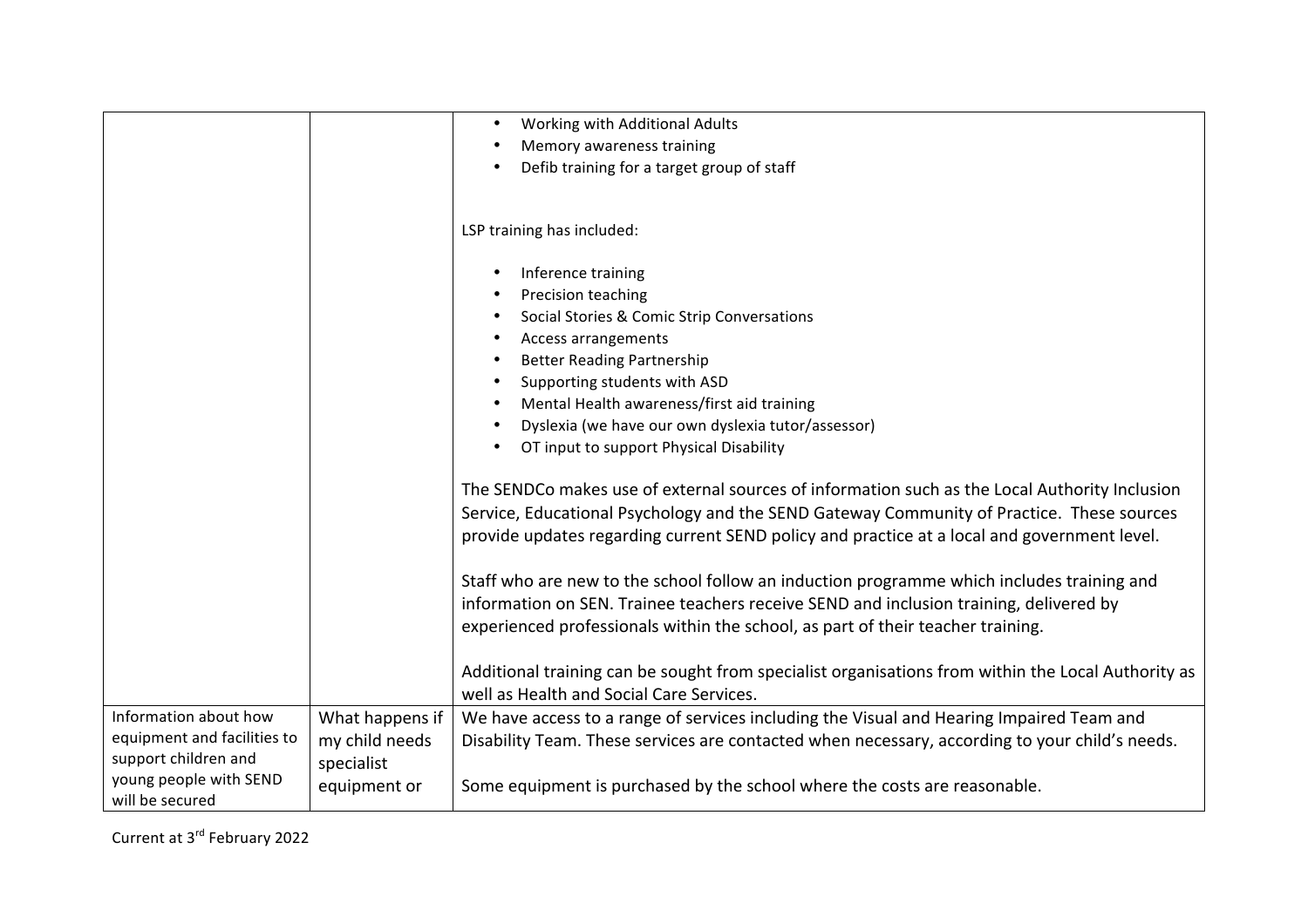|                                                                                                                                                  | other facilities?                                                                                                      | If you believe your child needs specialist equipment or other facilities please contact the<br>SENDCo. We take all reasonable steps to ensure students have access to the equipment required<br>to enable their access to education.                                                                                                                                                                                                                                                                                                                                                                                                                                                                                                                                                                                                                                                                                                                                                                                                                                                                                                                                                                                                                                                                                                                                                                                                                                                                                                                                                                                                                                                                                                                                                                                                                                                                                                         |
|--------------------------------------------------------------------------------------------------------------------------------------------------|------------------------------------------------------------------------------------------------------------------------|----------------------------------------------------------------------------------------------------------------------------------------------------------------------------------------------------------------------------------------------------------------------------------------------------------------------------------------------------------------------------------------------------------------------------------------------------------------------------------------------------------------------------------------------------------------------------------------------------------------------------------------------------------------------------------------------------------------------------------------------------------------------------------------------------------------------------------------------------------------------------------------------------------------------------------------------------------------------------------------------------------------------------------------------------------------------------------------------------------------------------------------------------------------------------------------------------------------------------------------------------------------------------------------------------------------------------------------------------------------------------------------------------------------------------------------------------------------------------------------------------------------------------------------------------------------------------------------------------------------------------------------------------------------------------------------------------------------------------------------------------------------------------------------------------------------------------------------------------------------------------------------------------------------------------------------------|
| The arrangements for<br>consulting parents of<br>children with SEND about,<br>and involving such parents<br>in, the education of their<br>child. | How will I be<br>involved in<br>discussions<br>about what type<br>and how much<br>support my<br>child will<br>receive? | Identification: we use information from a range of sources to help identify SEND and other<br>needs. These include information from parents/carers, primary school teachers, end of key stage<br>2 levels, base line testing, subject teachers, specialist colleagues and external agencies.<br>If we believe your child has SEND not previously identified, you will be contacted, usually by the<br>SENDCo, to discuss our concerns and what possible actions are needed to support them.<br>The SENDCo produces a provision map detailing what additional support pupils are being<br>offered. You will be informed of the provision being offered by letter. An LSP will meet with your<br>child so that they can receive the support outlined on the provision map. The LSP will keep<br>records of each intervention session using the: assess, plan, do review model so that we can<br>keep track of your child's progress. Where students do not take advantage of the support being<br>offered, we try our best to encourage them to do so. The way in which your child is being<br>supported is discussed at the SEND review meeting; you can contact the SENDCo at any point to<br>discuss it further.<br>For those pupils with an identified SEND, at School Support or an EHC Plan level, a pupil profile<br>will be written in consultation with both the parent and child. This provides an opportunity to<br>propose and discuss the type of support it is felt would benefit your child, as well as sharing<br>desired outcomes for them. The pupil profile contains 'I will' statements which set out what the<br>pupil will do to help themselves to thrive in school. It is important that we encourage pupils to<br>consider how they can improve their own learning and this forms the nature of the discussion<br>during the drafting of the profile. A copy of this is shared with you and then discussed further at |
|                                                                                                                                                  |                                                                                                                        | the SEND review meeting.<br>You will be invited to a SEND review meeting discuss your child's progress. At the meeting you<br>will meet with a designated teacher, usually the form tutor, as well as a member of the SEN                                                                                                                                                                                                                                                                                                                                                                                                                                                                                                                                                                                                                                                                                                                                                                                                                                                                                                                                                                                                                                                                                                                                                                                                                                                                                                                                                                                                                                                                                                                                                                                                                                                                                                                    |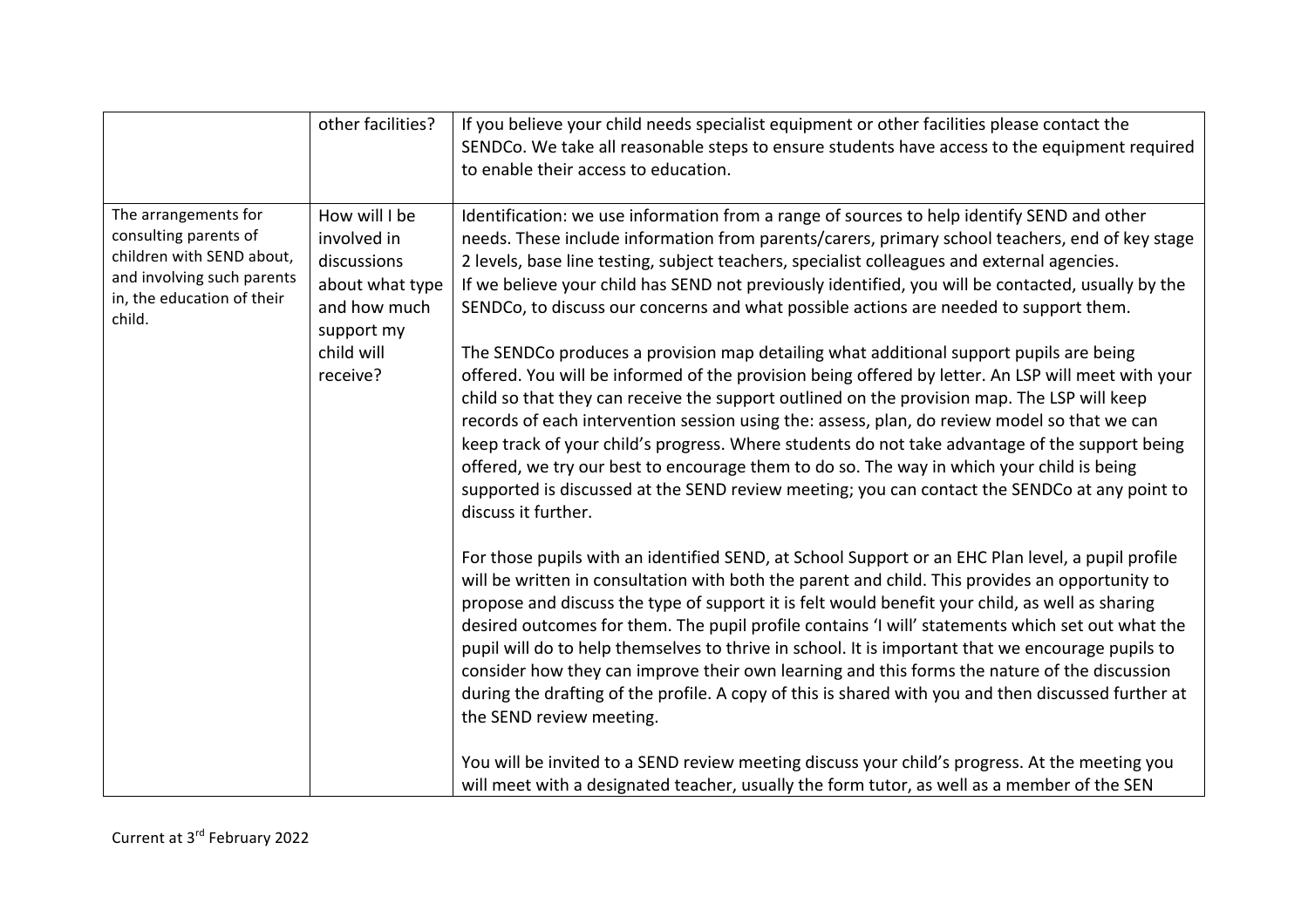|                          |                                          | department, to engage in a dialogue about your child. You will have the opportunity to bring up<br>any concerns within this meeting and school staff will endeavour to help you in supporting your<br>child. In addition to this, you can contact the school at any point if you have concerns about your<br>child or would like to discuss their education. You may wish to speak to the head of year, the<br>form teacher or a member of the SEND department. |
|--------------------------|------------------------------------------|-----------------------------------------------------------------------------------------------------------------------------------------------------------------------------------------------------------------------------------------------------------------------------------------------------------------------------------------------------------------------------------------------------------------------------------------------------------------|
|                          | How will you<br>help me to<br>support my | We value your support in encouraging your child to fully engage with their learning and any<br>interventions offered by:                                                                                                                                                                                                                                                                                                                                        |
|                          | child's learning?                        | Helping them to be organised for their day (including wearing the right uniform, bringing the<br>right equipment and books)                                                                                                                                                                                                                                                                                                                                     |
|                          |                                          | Ensuring full attendance and excellent punctuality                                                                                                                                                                                                                                                                                                                                                                                                              |
|                          |                                          | Checking that they have completed their home learning- using satchel 1                                                                                                                                                                                                                                                                                                                                                                                          |
|                          |                                          | Checking and signing the pupil planner each week (where their home learning and comments<br>from teachers will be found)                                                                                                                                                                                                                                                                                                                                        |
|                          |                                          | Attending parents' evenings                                                                                                                                                                                                                                                                                                                                                                                                                                     |
|                          |                                          | Attending any review meetings specifically arranged for your child                                                                                                                                                                                                                                                                                                                                                                                              |
|                          |                                          | Supporting your child at home by encouraging them to complete any relevant support<br>programmes we have put in place                                                                                                                                                                                                                                                                                                                                           |
|                          |                                          | We will make our best endeavours to take your views, and those of your child, into account<br>when making plans to meet the needs of your child.                                                                                                                                                                                                                                                                                                                |
| The arrangements for     | How will my                              | We recognise that all pupils have the right to be involved in making decisions and exercising                                                                                                                                                                                                                                                                                                                                                                   |
| consulting young people  | child be                                 | choice in their education where that is possible. Students are encouraged to take part in Pupil                                                                                                                                                                                                                                                                                                                                                                 |
| with SEND about, and     | involved in                              | Voice activities in school; to regularly evaluate their work and learning in lessons; attend review                                                                                                                                                                                                                                                                                                                                                             |
| involving them in, their | his/her own                              | meetings and contribute to setting outcomes. Open dialogue between pupils and key adults,                                                                                                                                                                                                                                                                                                                                                                       |
| education                | learning and                             | such as the form tutor and head of year, is encouraged.                                                                                                                                                                                                                                                                                                                                                                                                         |
|                          | decisions made                           | Pupils with SEND are involved in devising their profile so that they are able to identify their                                                                                                                                                                                                                                                                                                                                                                 |
|                          | about his/her                            | barriers to learning and say what teachers and support staff can do to help them to overcome                                                                                                                                                                                                                                                                                                                                                                    |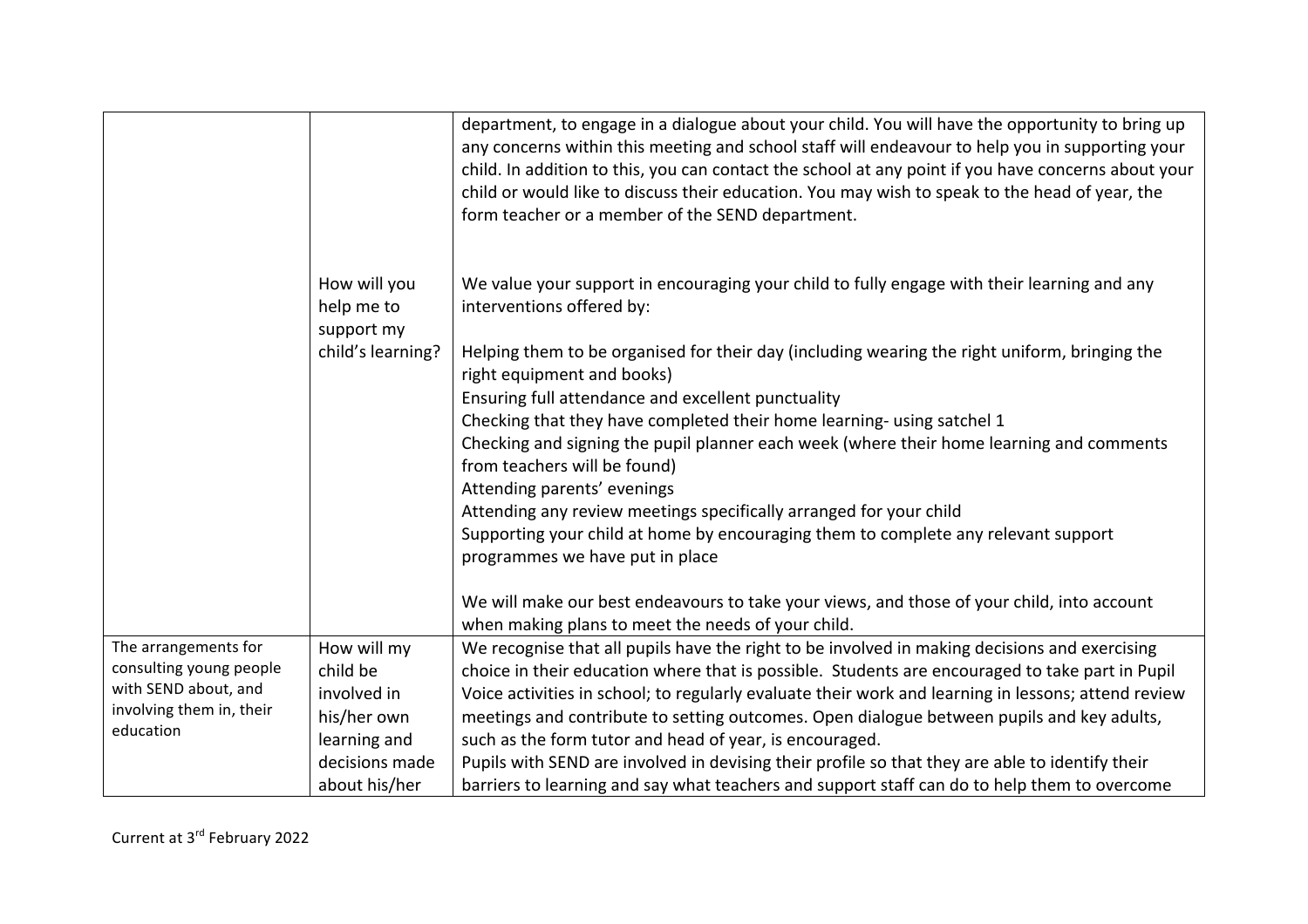|                                                                                                                                                                                                         | education?                                                                                            | such barriers. Pupils are consulted about when the most suitable time to attend intervention<br>sessions are, where this is possible.<br>Pupils with SEND who attend an intervention session are encouraged to reflect on the strategies<br>they know to help them with their learning. They are encouraged to try new techniques and talk<br>about their learning with an LSP.<br>For pupils with an EHCP, feedback is gathered using the proforma provided by the Local<br>Authority; the pupil's views are gathered in advance of the annual review meeting to which they<br>are invited.<br>Evaluations take place to determine the pupil's views on what does and does not work for them. |
|---------------------------------------------------------------------------------------------------------------------------------------------------------------------------------------------------------|-------------------------------------------------------------------------------------------------------|------------------------------------------------------------------------------------------------------------------------------------------------------------------------------------------------------------------------------------------------------------------------------------------------------------------------------------------------------------------------------------------------------------------------------------------------------------------------------------------------------------------------------------------------------------------------------------------------------------------------------------------------------------------------------------------------|
|                                                                                                                                                                                                         | How are parents<br>involved in the<br>setting?                                                        | St Joseph's College takes pride in its positive relationships with parents.<br>Parents' evenings are well attended and there is a very strong and active PTFA.<br>Regular liaison with home takes place through the school planner, letters and via the school<br>website. Home learning is set on Satchel 1; parents are able to access this so that you can help<br>your child at home.<br>Parents are able to make additional appointments to discuss their child with staff if the need<br>arises or they can telephone the school to speak to staff.                                                                                                                                      |
| Any arrangements made<br>by the governing body or<br>the proprietor relating to<br>the treatment of<br>complaints from parents of<br>pupils with SEND<br>concerning the provision<br>made at the school | Who can I<br>contact for<br>further<br>information?<br>Who can I<br>contact if I have<br>a complaint? | Please contact the SENCO, Mrs Pearson for further information using the email address:<br>sjcollege@stjosephsmail.com<br>In the first instance, contact the subject teacher or your child's form tutor who may refer your<br>concerns to the SENDCo and or a senior member of staff if needed. The school's complaints<br>procedure is available on the website.                                                                                                                                                                                                                                                                                                                               |
| How the governing body<br>involves other bodies,<br>including health and social<br>services bodies, local<br>authority support services                                                                 | What specialist<br>services and<br>expertise are<br>available at or                                   | The governing body receives reports from the head teacher containing information about the<br>progress of pupils with SEND and how their needs are met. The standards and support<br>committee meet to discuss the support available in school, including support for those with<br>SEND.                                                                                                                                                                                                                                                                                                                                                                                                      |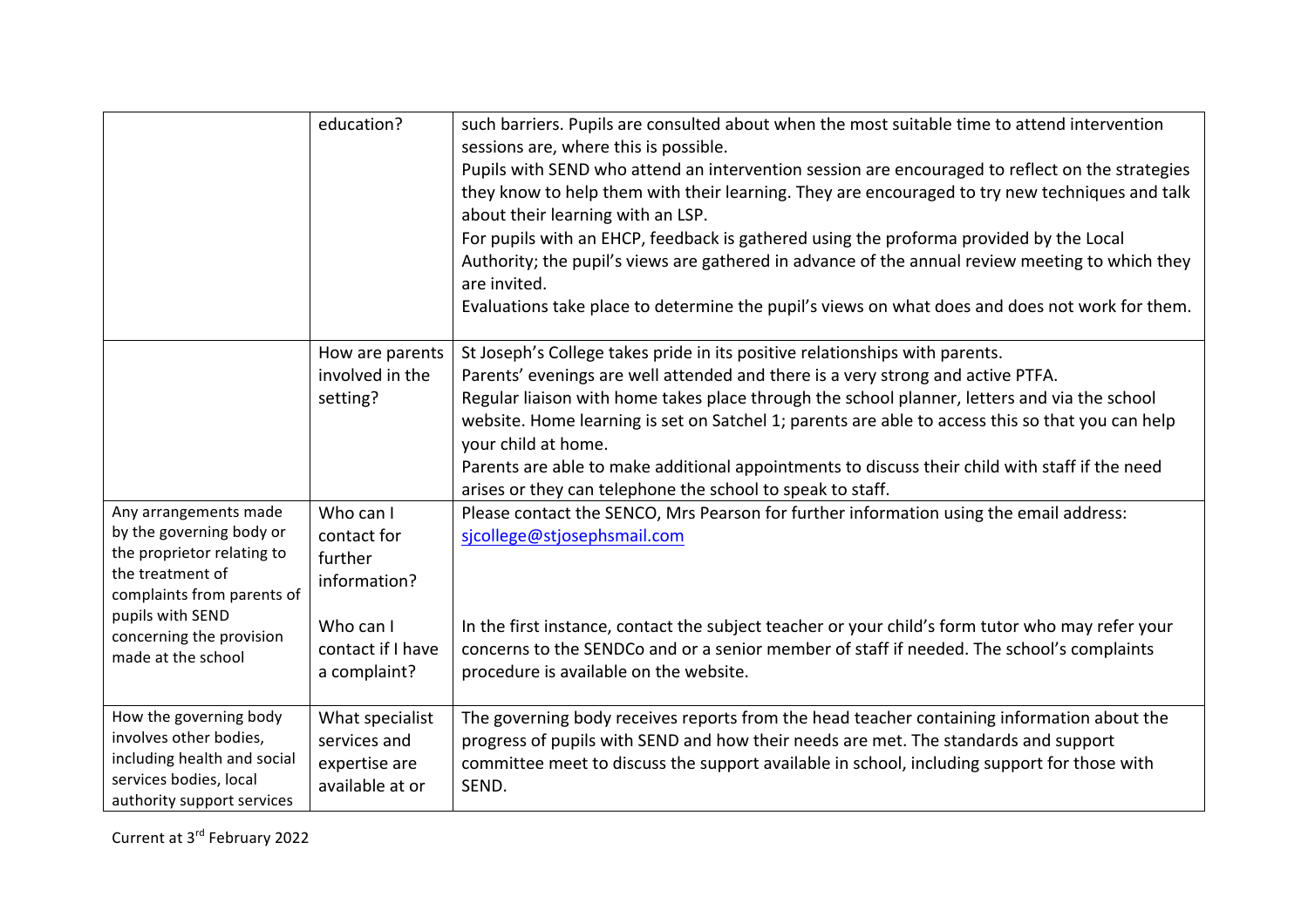| and voluntary<br>organisations, in meeting<br>the needs of pupils with<br>SEND and in supporting<br>the families of such pupils.                                    | accessed by the<br>school?                                                                                          | The school has access to a range of services including: Child and Adolescent Mental Health<br>Service (CAMHS); Social Care; School Nurse Service; Educational Psychology Service; Careers;<br>Speech and Language Service; Hearing and Visual Impairment specialists; School Counselling<br>Service and the Occupational Therapy Service.<br>These services are contacted where necessary and appropriate, according to your child's needs.<br>The school uses the Early Help process when appropriate to do so. This is a collaborative way of<br>working to support children experiencing a range of difficulties in and out of school.<br>If you believe your child needs support from a specialist please contact the SENDCo or discuss<br>your concerns at the next review/parents' evening. |
|---------------------------------------------------------------------------------------------------------------------------------------------------------------------|---------------------------------------------------------------------------------------------------------------------|---------------------------------------------------------------------------------------------------------------------------------------------------------------------------------------------------------------------------------------------------------------------------------------------------------------------------------------------------------------------------------------------------------------------------------------------------------------------------------------------------------------------------------------------------------------------------------------------------------------------------------------------------------------------------------------------------------------------------------------------------------------------------------------------------|
| The contact details of<br>support services for the<br>parents of pupils with<br>SEND, including those for<br>arrangements made in<br>accordance with section<br>32. | Who should I<br>contact to find<br>out about<br>support for<br>parents and<br>families of<br>children with<br>SEND? | <b>British Dyslexia Association</b><br>http://www.bdadyslexia.org.uk/<br>Child and Adolescent Mental Health Service (CAMHS)<br>http://www.combined.nhs.uk/ourservices/childrenyoungpeople/Pages/ChildAdolescentMentalH<br>ealthServiceArticle.aspx<br>Child and Adolescent Mental Health Service (CAMHS) Autistic Spectrum Disorder Service<br>http://www.combined.nhs.uk/ourservices/childrenyoungpeople/Pages/CAMHS-ASDService.aspx<br><b>Disability Service</b><br>http://www.combined.nhs.uk/ourservices/childrenyoungpeople/Pages/CAMHS-<br>DisabilityService.aspx<br>North Staffs Asperger/Autism Association<br>http://www.nsaaa.org.uk/                                                                                                                                                   |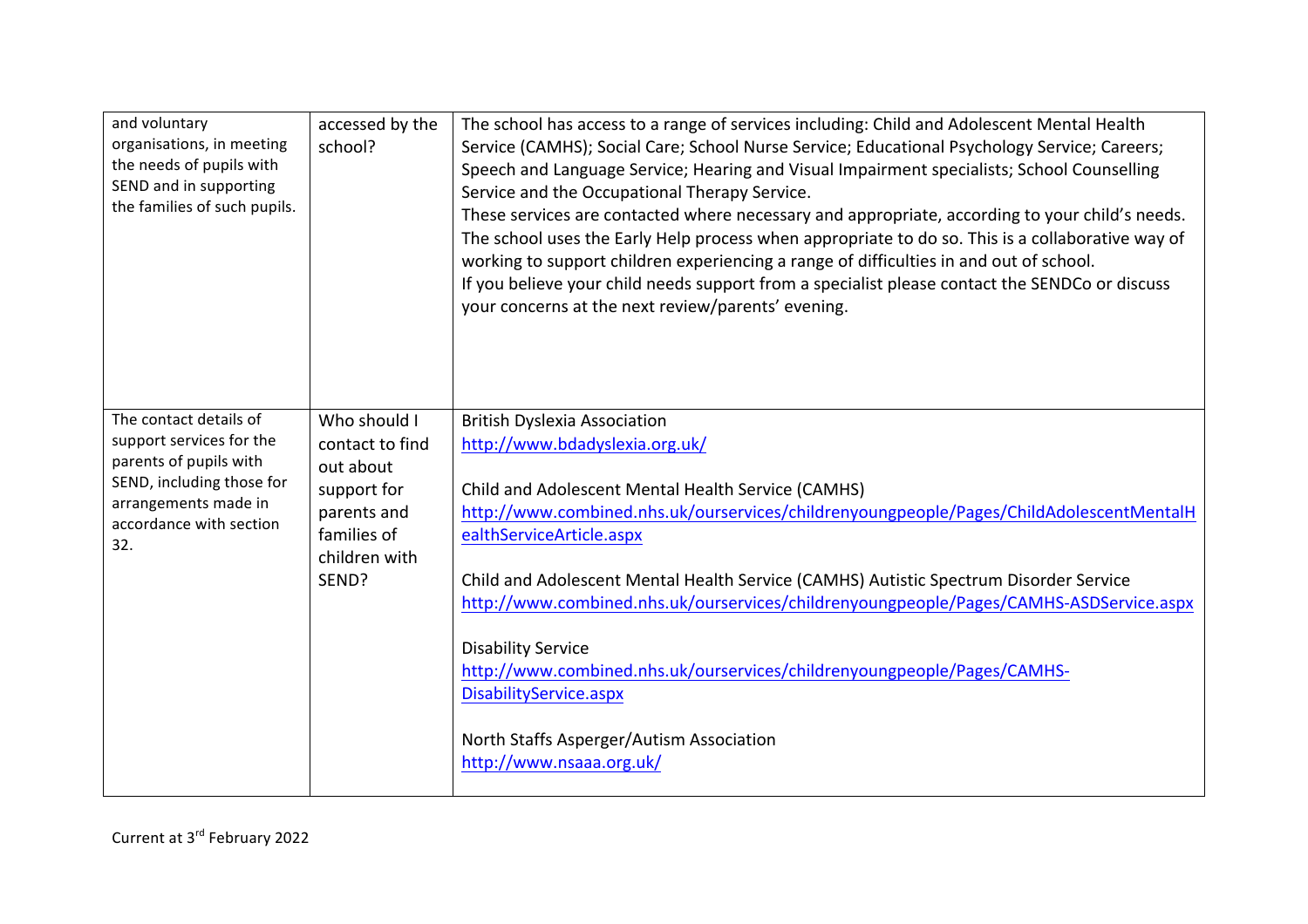|                                                                                                                                                                              |                                                                                                                                                            | Stoke-on-Trent Family Information Service Hub<br>http://www.stoke.gov.uk/ccm/navigation/advice/family-information-service/<br>SENDIASS-01782 234701<br><b>Young Minds</b><br>http://www.youngminds.org.uk/                                                                                                                                                                                                                                                                                                                                                                                                                                                                                                                                                                                                                                                                                                                                                                                                                                                                                                                                                                                                                             |
|------------------------------------------------------------------------------------------------------------------------------------------------------------------------------|------------------------------------------------------------------------------------------------------------------------------------------------------------|----------------------------------------------------------------------------------------------------------------------------------------------------------------------------------------------------------------------------------------------------------------------------------------------------------------------------------------------------------------------------------------------------------------------------------------------------------------------------------------------------------------------------------------------------------------------------------------------------------------------------------------------------------------------------------------------------------------------------------------------------------------------------------------------------------------------------------------------------------------------------------------------------------------------------------------------------------------------------------------------------------------------------------------------------------------------------------------------------------------------------------------------------------------------------------------------------------------------------------------|
| The school's arrangements<br>for supporting pupils with<br>SEND in a transfer<br>between phases of<br>education or in<br>preparation for adulthood<br>and independent living | How will the<br>school prepare<br>and support my<br>child when<br>joining your<br>school or<br>transferring to a<br>new school or<br>post-16<br>provision? | Prior to pupils joining St Joseph's College, when they are in Y6, we liaise closely with primary<br>schools and provide additional transition support both before your child starts and afterwards, if<br>needed. Each pupil is visited at their primary school by a member of staff. For those with SEND, a<br>visit from the SENDCo, or a member of the SEND department will usually take place (availability<br>permitting) so that information is shared.<br>We also host a Summer School within the first week of the six week holidays for Year 6 students-<br>and we encourage pupils to attend this where they can (cost attached).<br>All pupils receive careers advice (from Y10 in most cases) and will have the chance to have<br>'taster' sessions for A level subjects in the last half term of year 11. If additional support is<br>needed, this will be put in place.<br>When a pupil decides to go to a different post-16 setting, we work with the careers advisor<br>and/or staff from the colleges on transitional arrangements to ensure a smooth changeover<br>between the establishments.<br>Information is shared, as required, for pupils transferring across phases of education or within a<br>school year. |
| Information on where the<br>local authority's local offer<br>is published                                                                                                    | Where can I find<br>out about other<br>services in<br>Stoke- on-Trent<br>that might be<br>available for our                                                | Stoke-on-Trent's Local offer information:<br>http://www.stoke.gov.uk/ccm/navigation/education/special-educational-needs/local-offer/.<br>Here you will find information about the services within the local authority that are available and<br>details of how to contact each service.                                                                                                                                                                                                                                                                                                                                                                                                                                                                                                                                                                                                                                                                                                                                                                                                                                                                                                                                                |